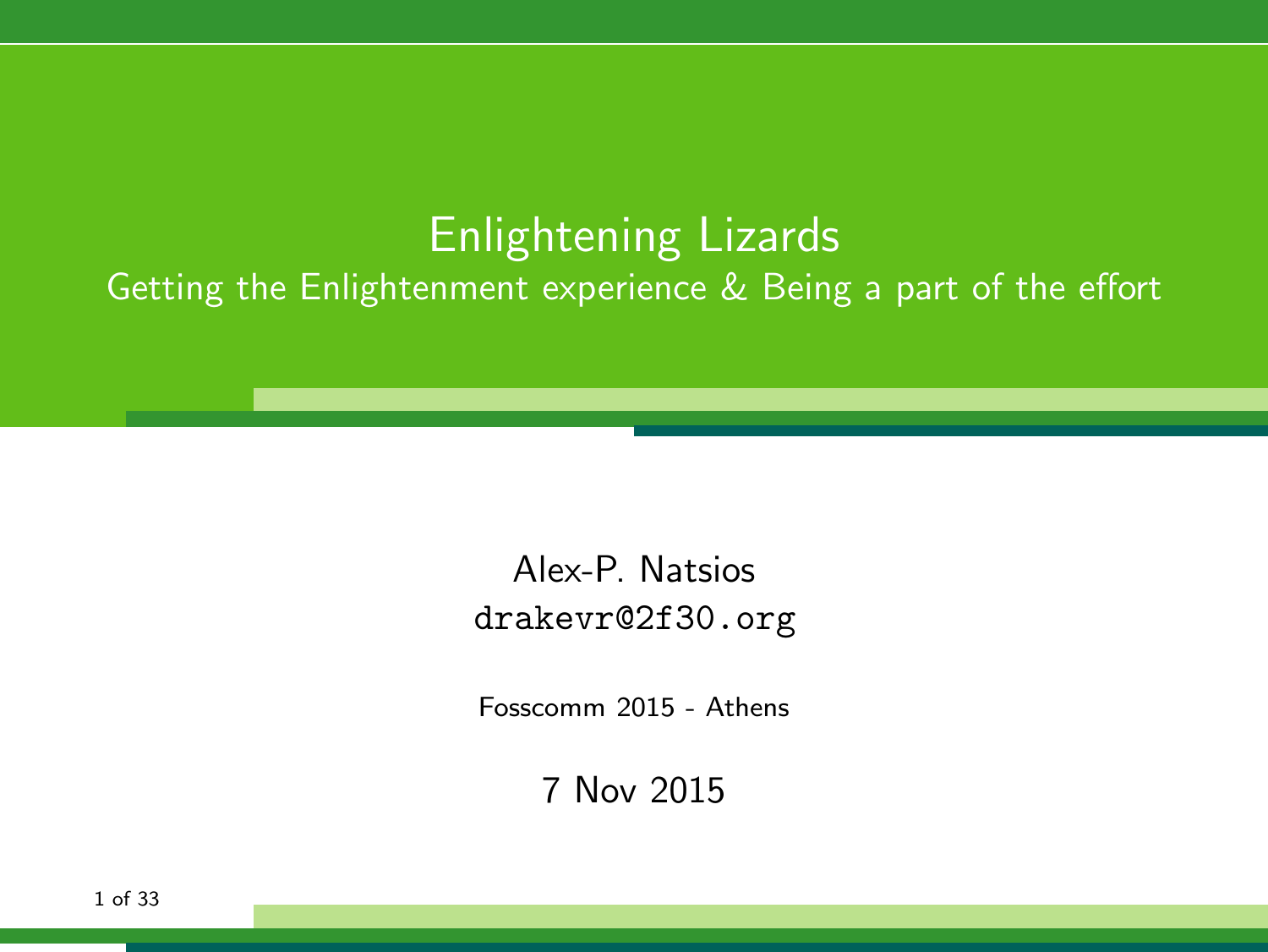# \$ whoami

- Alexandros-Panayiotis Natsios
- IRC Handle: Drakevr
- · cs undergrad student @ teilar.gr
- openSUSE Advocate
- Enlightenment Enthusiast and Contributor  $\bullet$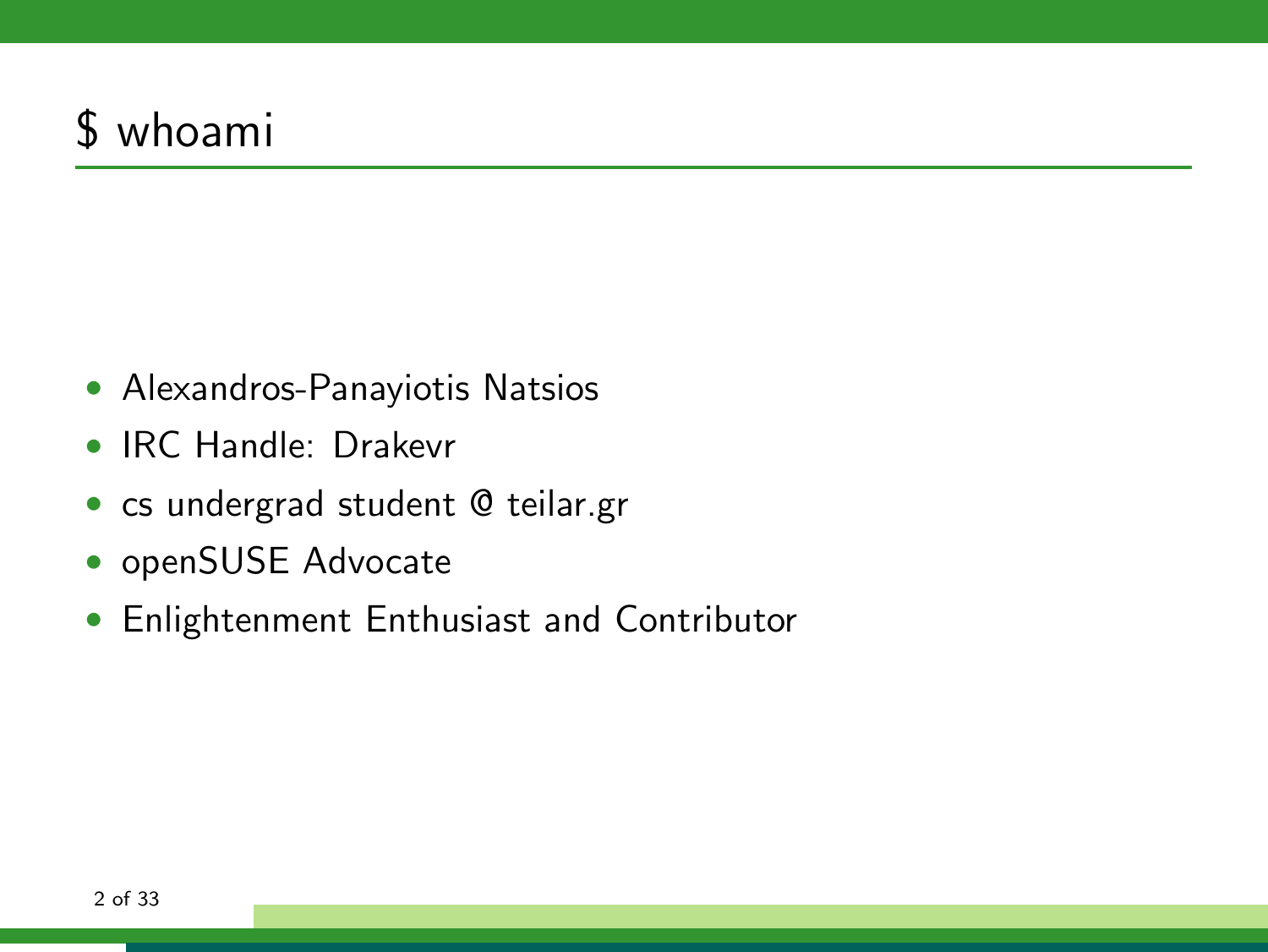# A bit of history. . .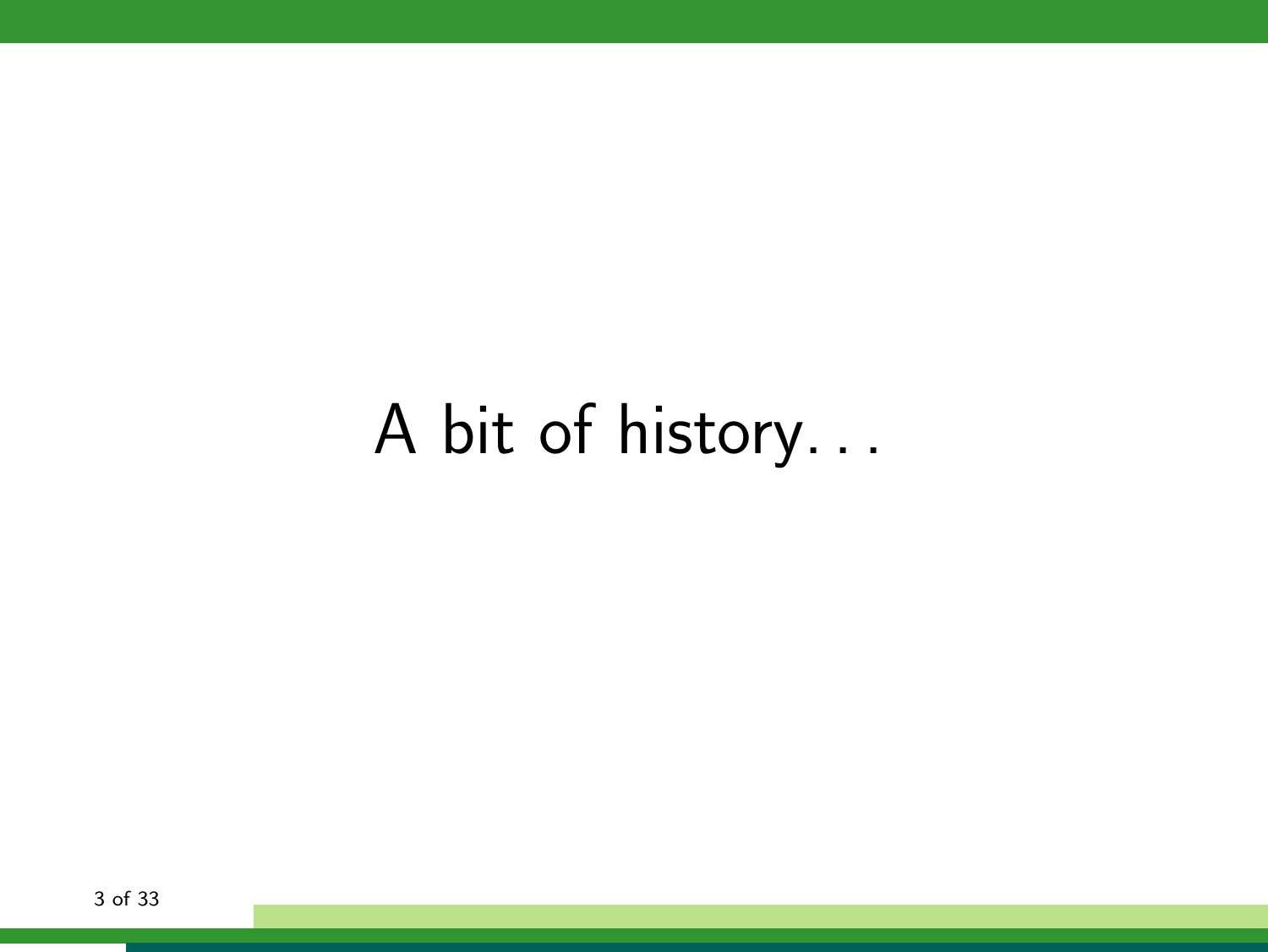Enlightenment, also known simply as E, was initially developed before even 1996 but the current iteration of the window manager (the Environment as we know it today) started with the version 0.17.0 which was in development for 12 years. Enlightenment 17 as it was called wasn't packaged in openSUSE until a little after it's stable release in 21 December 2012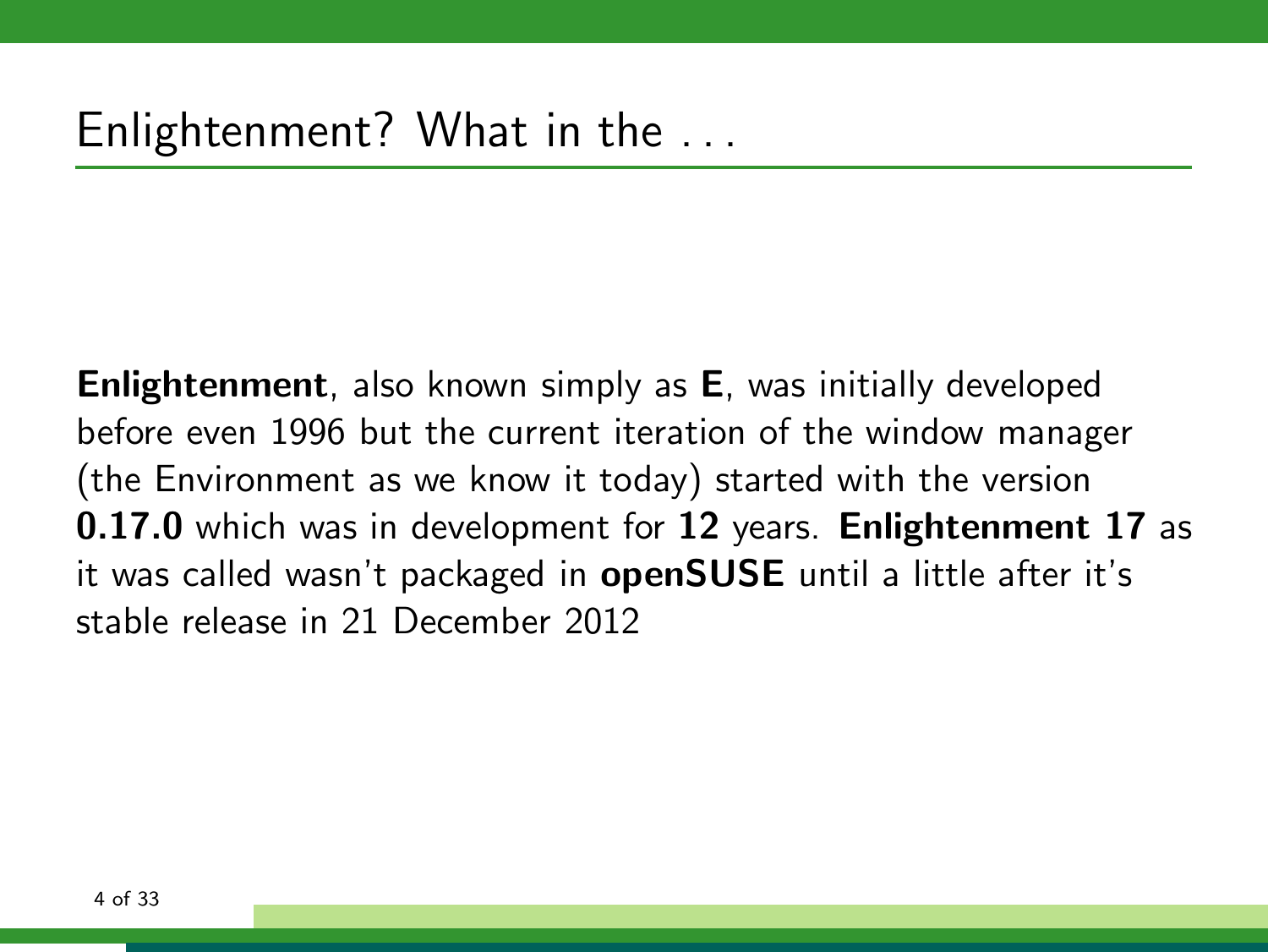# A Slightly different environment . . .

Desktop Environment vs. Desktop Shell

### Desktop Environment

It is an implementation of the Desktop metaphor, made of a bundle of applications running on top of the base Operating System(OS). which share a common Graphical User Interface (GUI), a common look and feel and are working together to bring a complete experience to the user.

#### Window Manager

A window manager is system software that controls the placement and appearance of windows. It usually works in conjunction with a Desktop Environment (and is thus designed around one).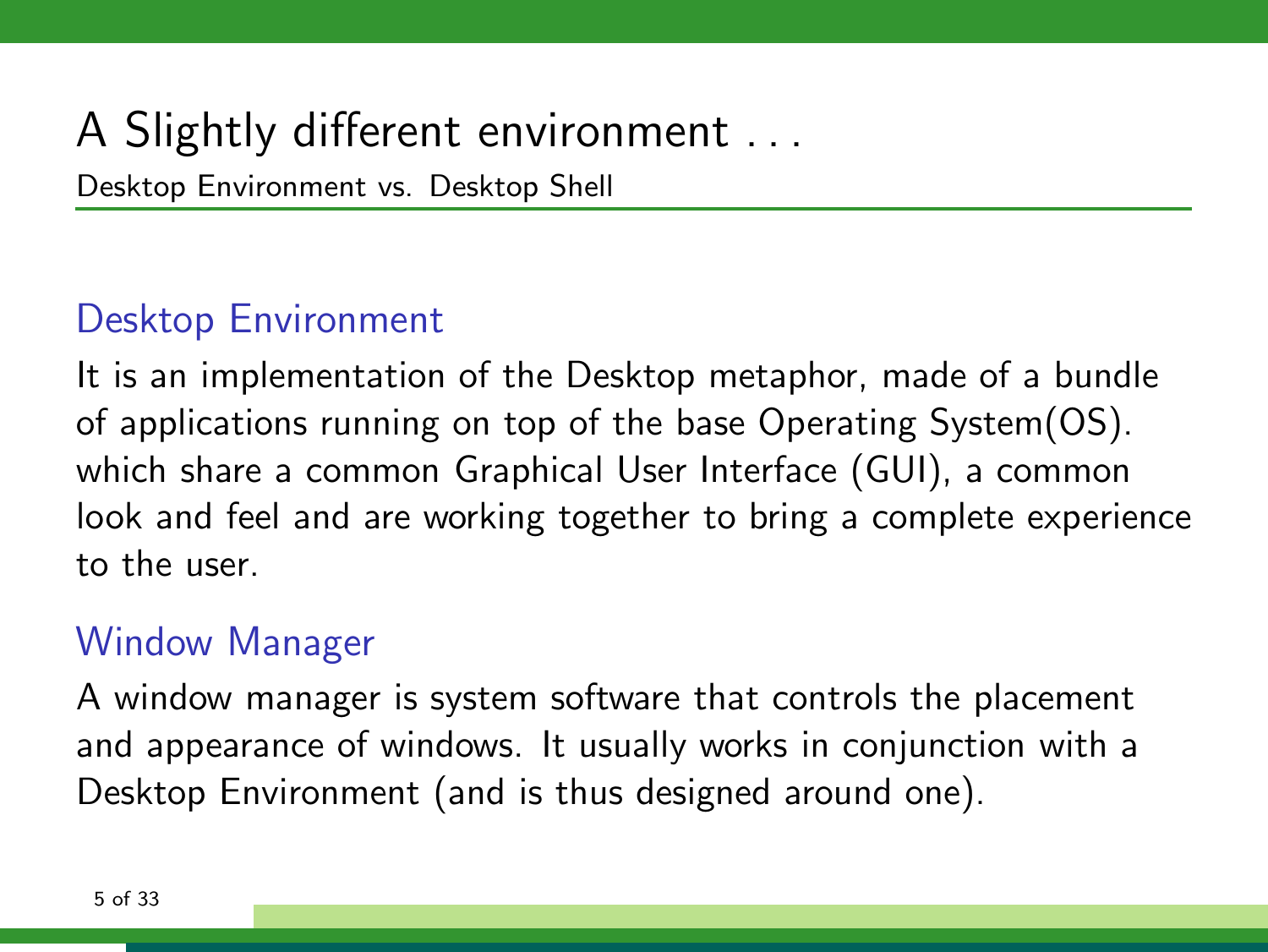# A Slightly different environment . . .

cont.

#### Desktop Shell

A Desktop Shell is something inbetween the two.

It provides more than just a window manager but not enough to be considered a full fledged Desktop Environment.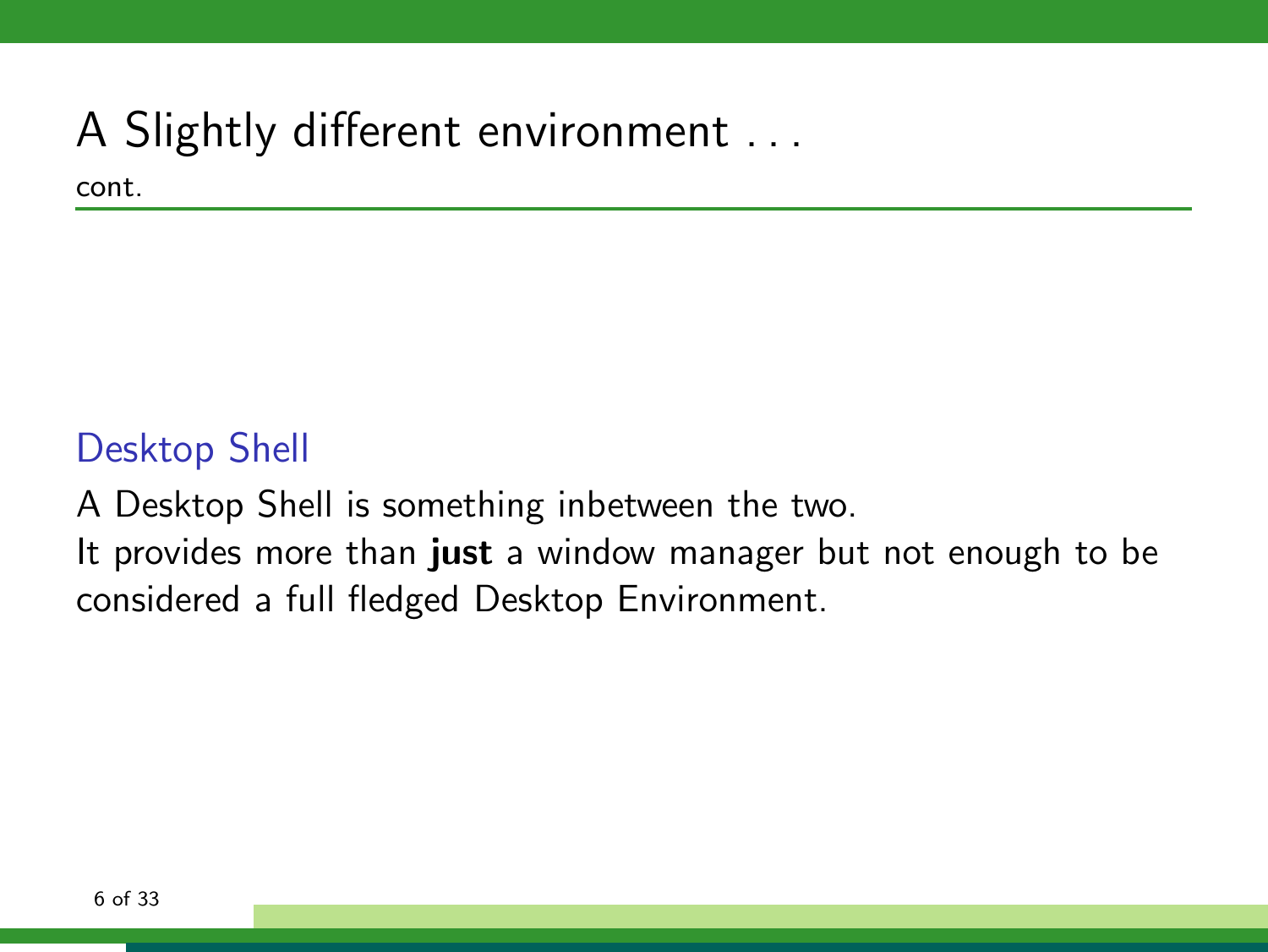# A Quick Glance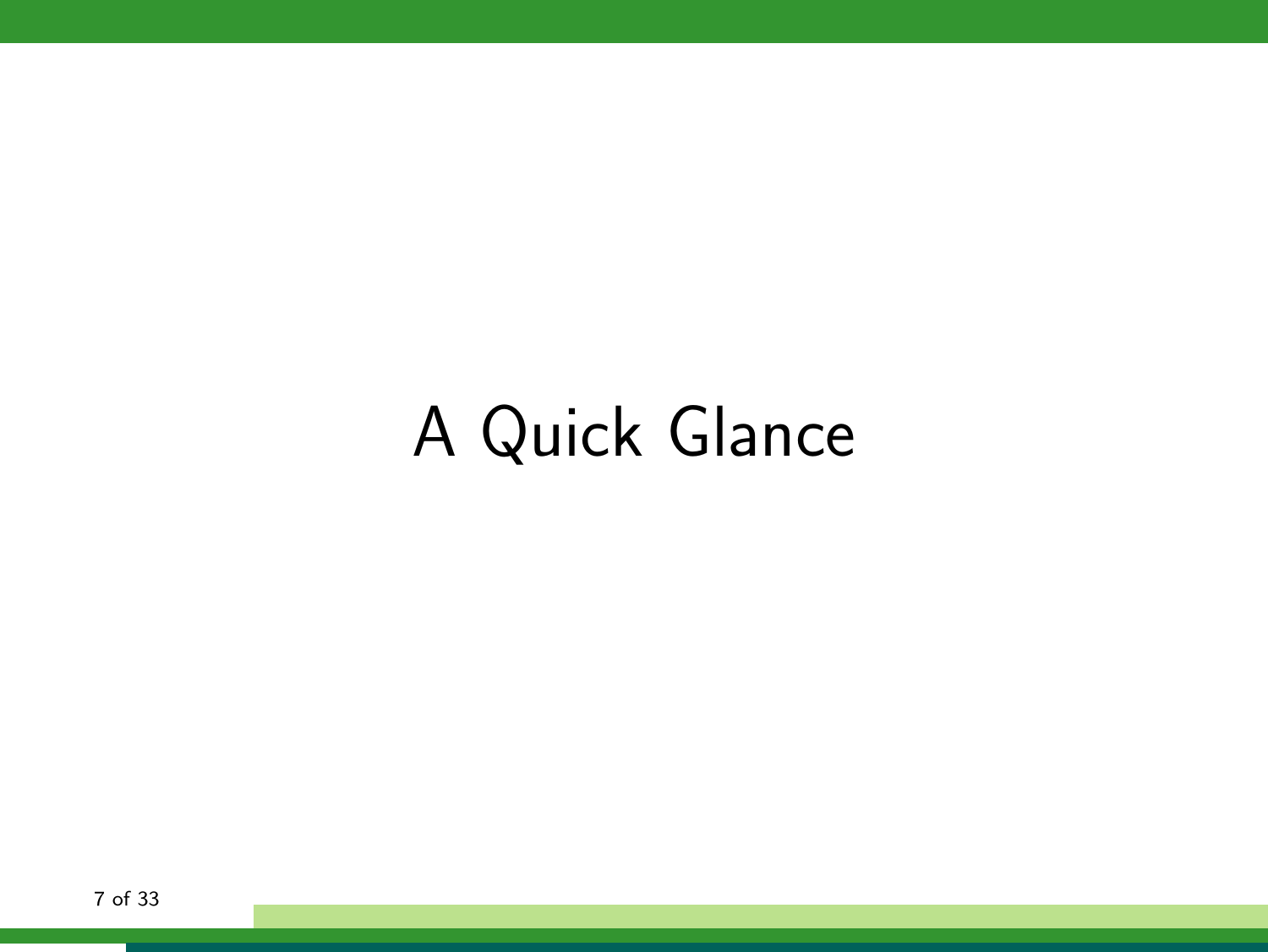### A View to a desktop

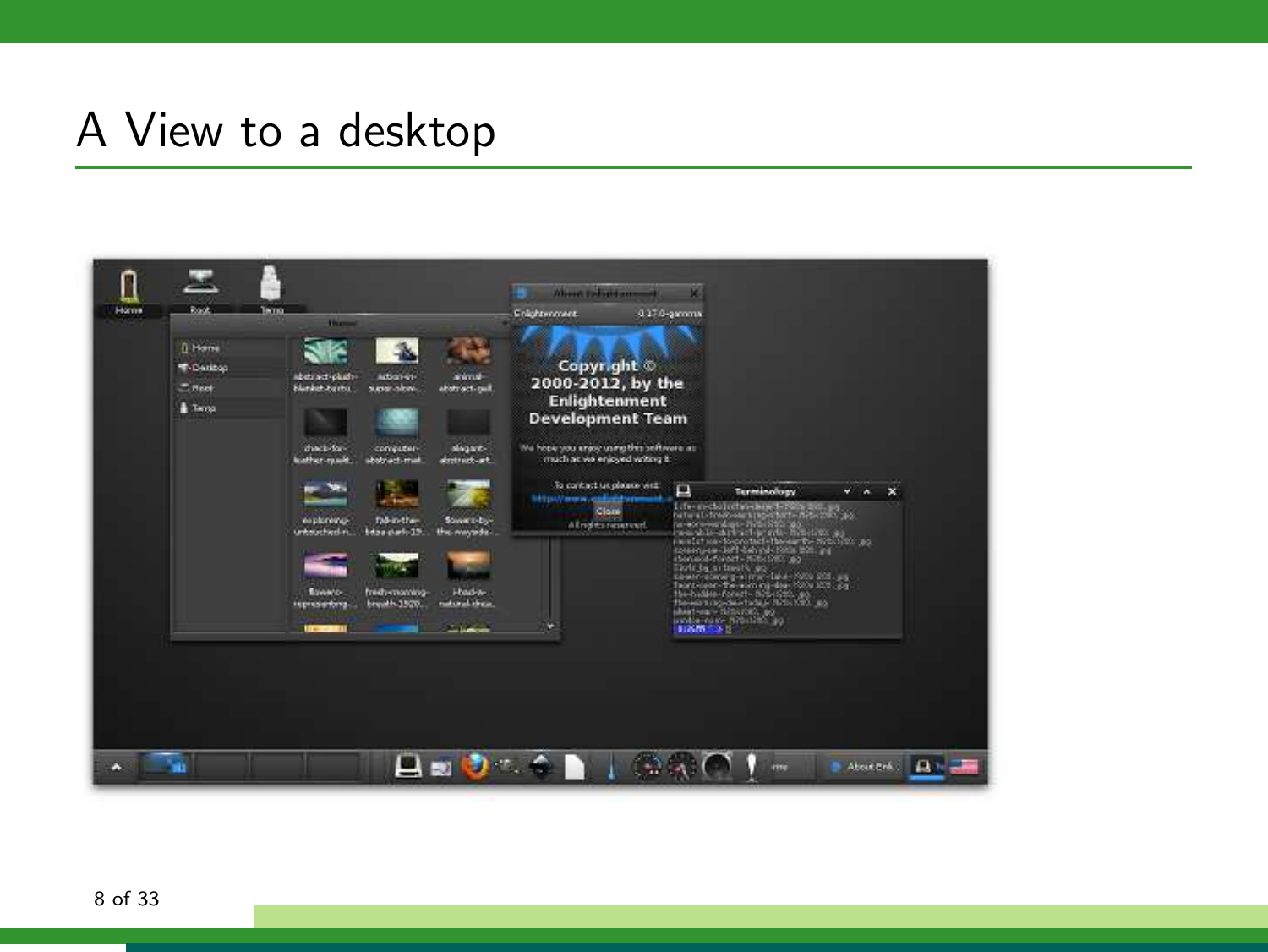## Desktop Royale

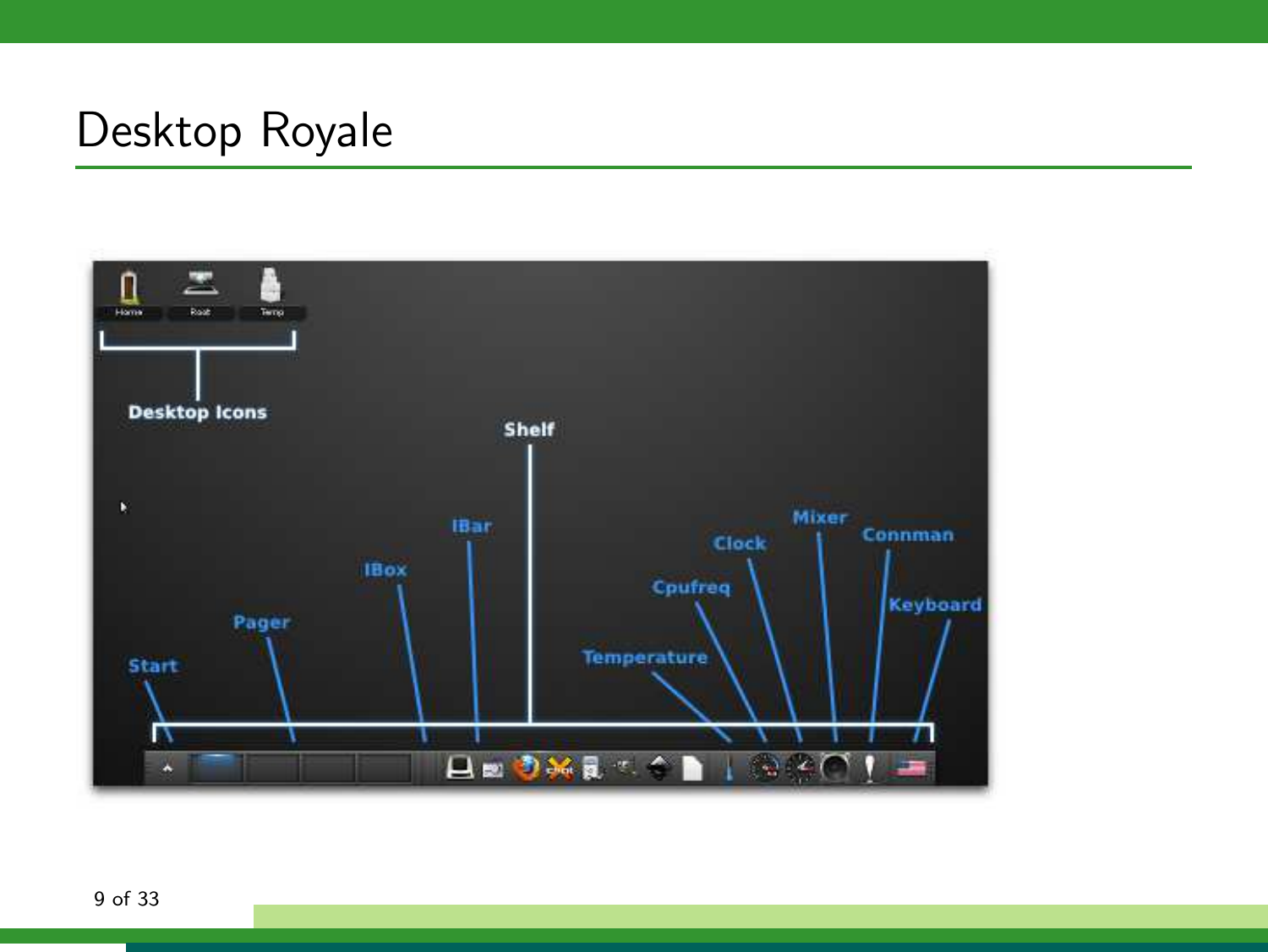## License to start

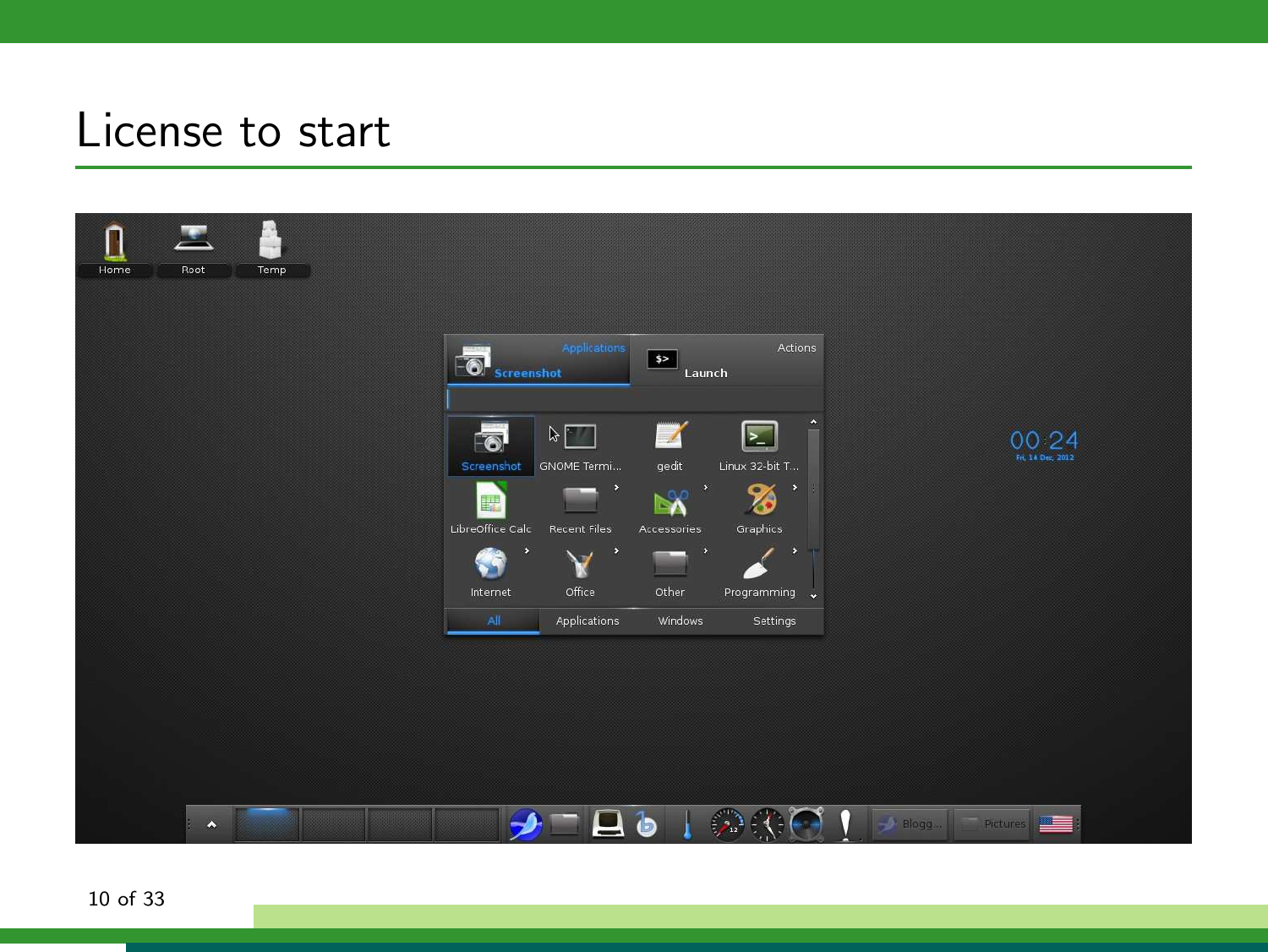# The man with the golden panel

|                                                                                                                                                                                                                                                                                                                                                                                                                         | M<br>Look | s. <sup>14</sup><br>Apps | z<br>Streen | п<br>Windows | H.<br>Menus | Language | Advanced                 | $\overline{\bullet}$<br>Irput | $\blacksquare$<br>Launcher | $\lambda$<br>Settings | $\hat{\mathbf{r}}$<br>Extensions | <b>Files</b> | $- x  x $<br>Preferences System |  |  |  |
|-------------------------------------------------------------------------------------------------------------------------------------------------------------------------------------------------------------------------------------------------------------------------------------------------------------------------------------------------------------------------------------------------------------------------|-----------|--------------------------|-------------|--------------|-------------|----------|--------------------------|-------------------------------|----------------------------|-----------------------|----------------------------------|--------------|---------------------------------|--|--|--|
| <b>Malpaper</b>                                                                                                                                                                                                                                                                                                                                                                                                         |           |                          |             |              |             |          |                          |                               |                            |                       |                                  |              |                                 |  |  |  |
| Walpaper 2                                                                                                                                                                                                                                                                                                                                                                                                              |           |                          |             |              |             |          |                          |                               |                            |                       |                                  |              |                                 |  |  |  |
| $\begin{tabular}{ c c } \hline \textbf{a} & \textbf{A} \textbf{p} \textbf{p} \textbf{b} \textbf{c} \textbf{d} \textbf{b} \textbf{c} \textbf{b} \textbf{c} \textbf{b} \textbf{c} \textbf{c} \textbf{c} \textbf{c} \textbf{c} \textbf{c} \textbf{c} \textbf{c} \textbf{c} \textbf{c} \textbf{c} \textbf{c} \textbf{c} \textbf{c} \textbf{c} \textbf{c} \textbf{c} \textbf{c} \textbf{c} \textbf{c} \textbf{c} \textbf{c}$ |           |                          |             |              |             |          |                          |                               |                            |                       |                                  |              |                                 |  |  |  |
|                                                                                                                                                                                                                                                                                                                                                                                                                         |           |                          |             |              |             |          |                          |                               |                            |                       |                                  |              |                                 |  |  |  |
|                                                                                                                                                                                                                                                                                                                                                                                                                         |           |                          |             |              |             |          |                          |                               |                            |                       |                                  |              |                                 |  |  |  |
|                                                                                                                                                                                                                                                                                                                                                                                                                         |           |                          |             |              |             |          |                          |                               |                            |                       |                                  |              |                                 |  |  |  |
|                                                                                                                                                                                                                                                                                                                                                                                                                         |           |                          |             |              |             |          |                          |                               |                            |                       |                                  |              |                                 |  |  |  |
|                                                                                                                                                                                                                                                                                                                                                                                                                         |           |                          |             |              |             |          |                          |                               |                            |                       |                                  |              |                                 |  |  |  |
|                                                                                                                                                                                                                                                                                                                                                                                                                         |           |                          |             |              |             |          |                          |                               |                            |                       |                                  |              |                                 |  |  |  |
| $\mathcal{L}^{\mathbb{O}}$ Startup                                                                                                                                                                                                                                                                                                                                                                                      |           |                          |             |              |             |          |                          |                               |                            |                       |                                  |              |                                 |  |  |  |
| Composite                                                                                                                                                                                                                                                                                                                                                                                                               |           |                          |             |              |             |          |                          |                               |                            |                       |                                  |              |                                 |  |  |  |
|                                                                                                                                                                                                                                                                                                                                                                                                                         |           |                          |             |              |             |          |                          |                               |                            |                       |                                  |              |                                 |  |  |  |
|                                                                                                                                                                                                                                                                                                                                                                                                                         |           |                          |             |              |             |          |                          |                               |                            |                       |                                  |              |                                 |  |  |  |
|                                                                                                                                                                                                                                                                                                                                                                                                                         |           |                          |             |              |             |          |                          |                               |                            |                       |                                  |              |                                 |  |  |  |
|                                                                                                                                                                                                                                                                                                                                                                                                                         |           |                          |             |              |             |          |                          |                               |                            |                       |                                  |              |                                 |  |  |  |
|                                                                                                                                                                                                                                                                                                                                                                                                                         |           |                          |             |              |             |          |                          |                               |                            |                       |                                  |              |                                 |  |  |  |
|                                                                                                                                                                                                                                                                                                                                                                                                                         |           |                          |             |              |             |          |                          |                               |                            |                       |                                  |              |                                 |  |  |  |
|                                                                                                                                                                                                                                                                                                                                                                                                                         |           |                          |             |              |             |          |                          |                               |                            |                       |                                  |              |                                 |  |  |  |
|                                                                                                                                                                                                                                                                                                                                                                                                                         |           |                          |             |              |             |          |                          |                               |                            |                       |                                  |              |                                 |  |  |  |
|                                                                                                                                                                                                                                                                                                                                                                                                                         |           |                          |             |              |             |          |                          |                               |                            |                       |                                  |              |                                 |  |  |  |
|                                                                                                                                                                                                                                                                                                                                                                                                                         |           |                          |             |              |             |          |                          |                               |                            |                       |                                  |              |                                 |  |  |  |
|                                                                                                                                                                                                                                                                                                                                                                                                                         |           |                          |             |              |             |          |                          |                               |                            |                       |                                  |              |                                 |  |  |  |
|                                                                                                                                                                                                                                                                                                                                                                                                                         |           |                          |             |              |             |          | $\overline{\text{Chos}}$ |                               |                            |                       |                                  |              |                                 |  |  |  |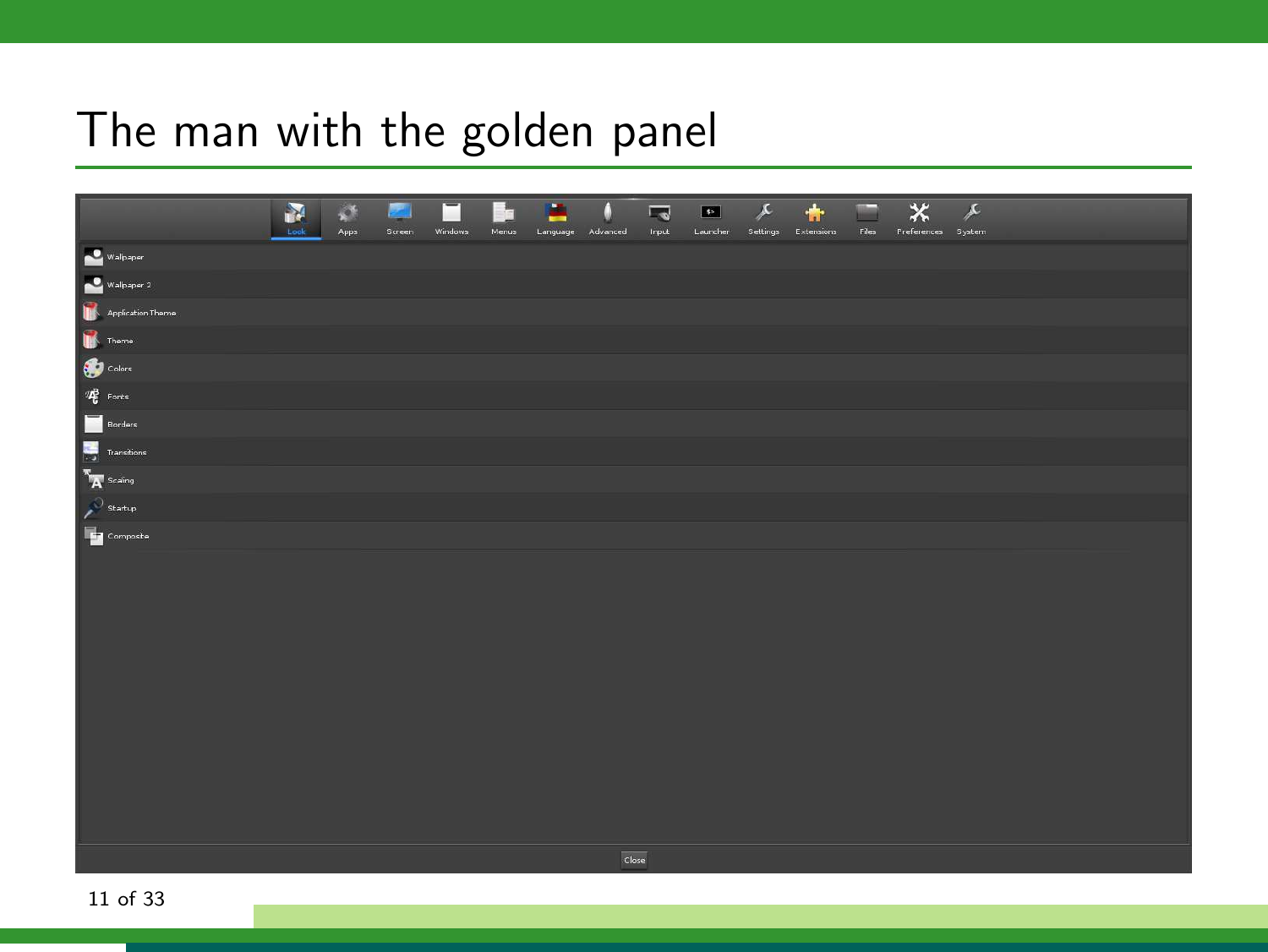# But there is more...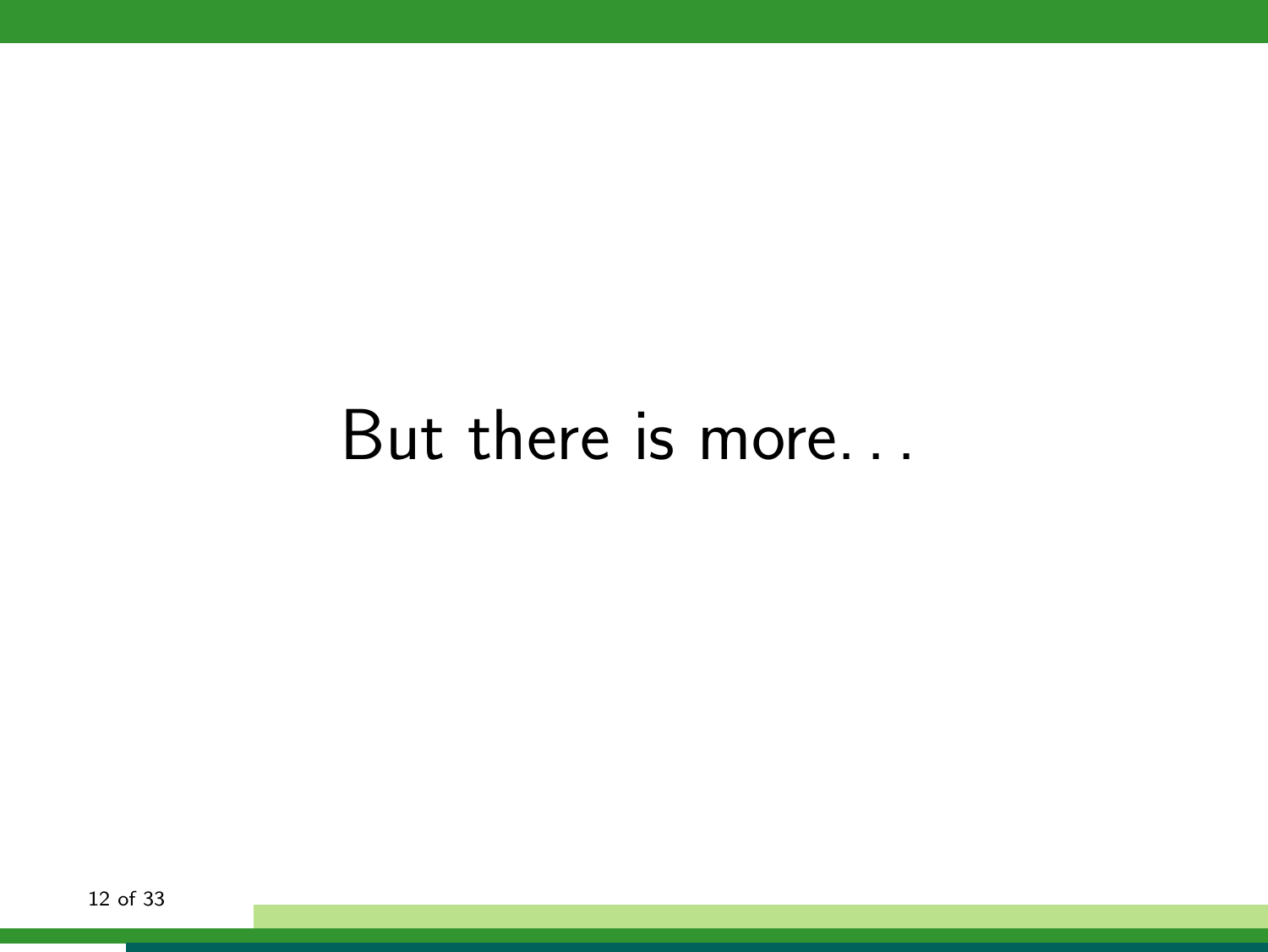## Beyond the desktop

#### Embedded Systems

- Infinity I-Kitchen
- SetTopBoxes by Free.fr
- Special laptops and services by ordissimo
- Mobile/TV/Tablet/IVI with Tizen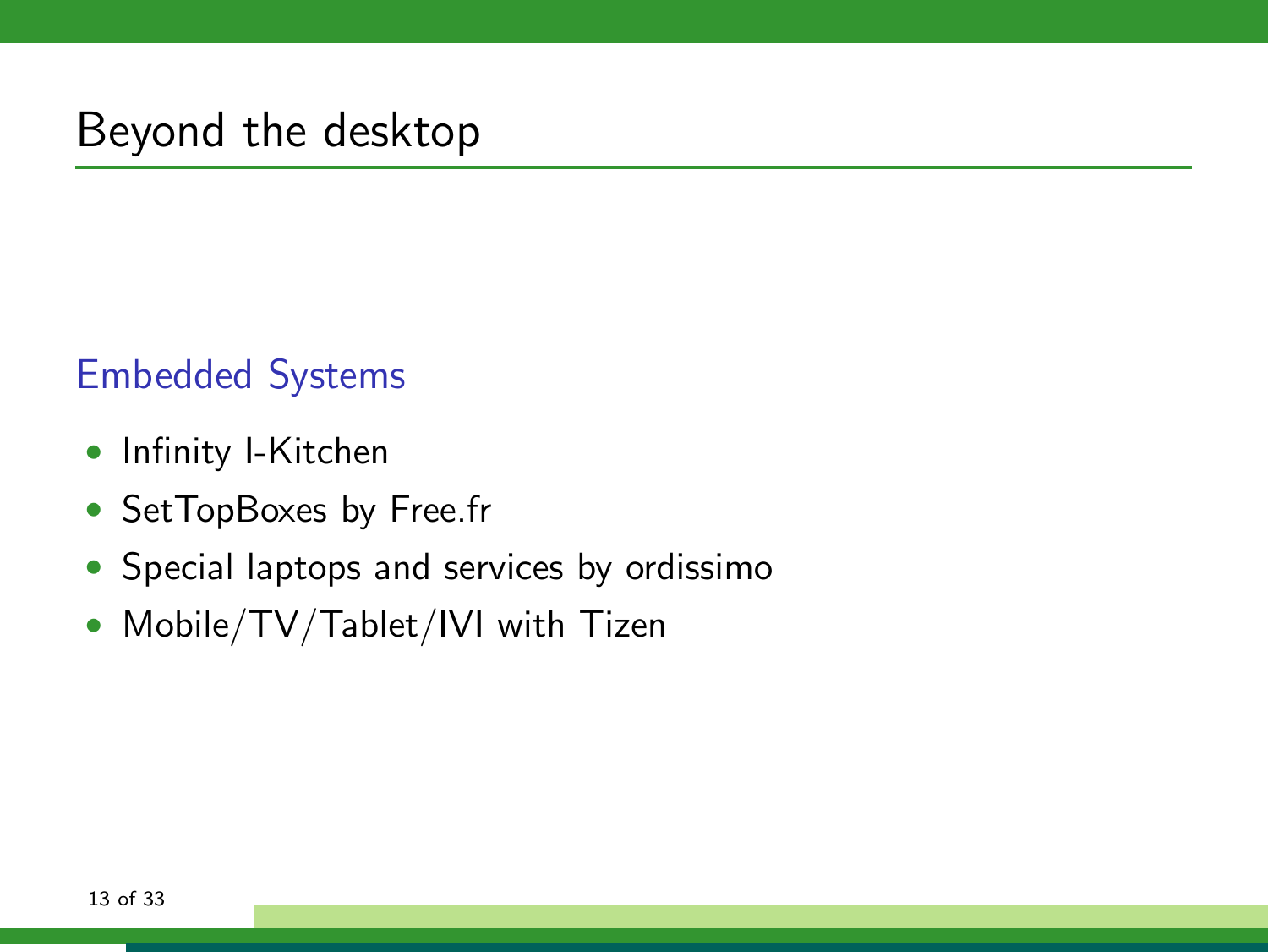# Electrolux

#### Infinity I-Kitchen

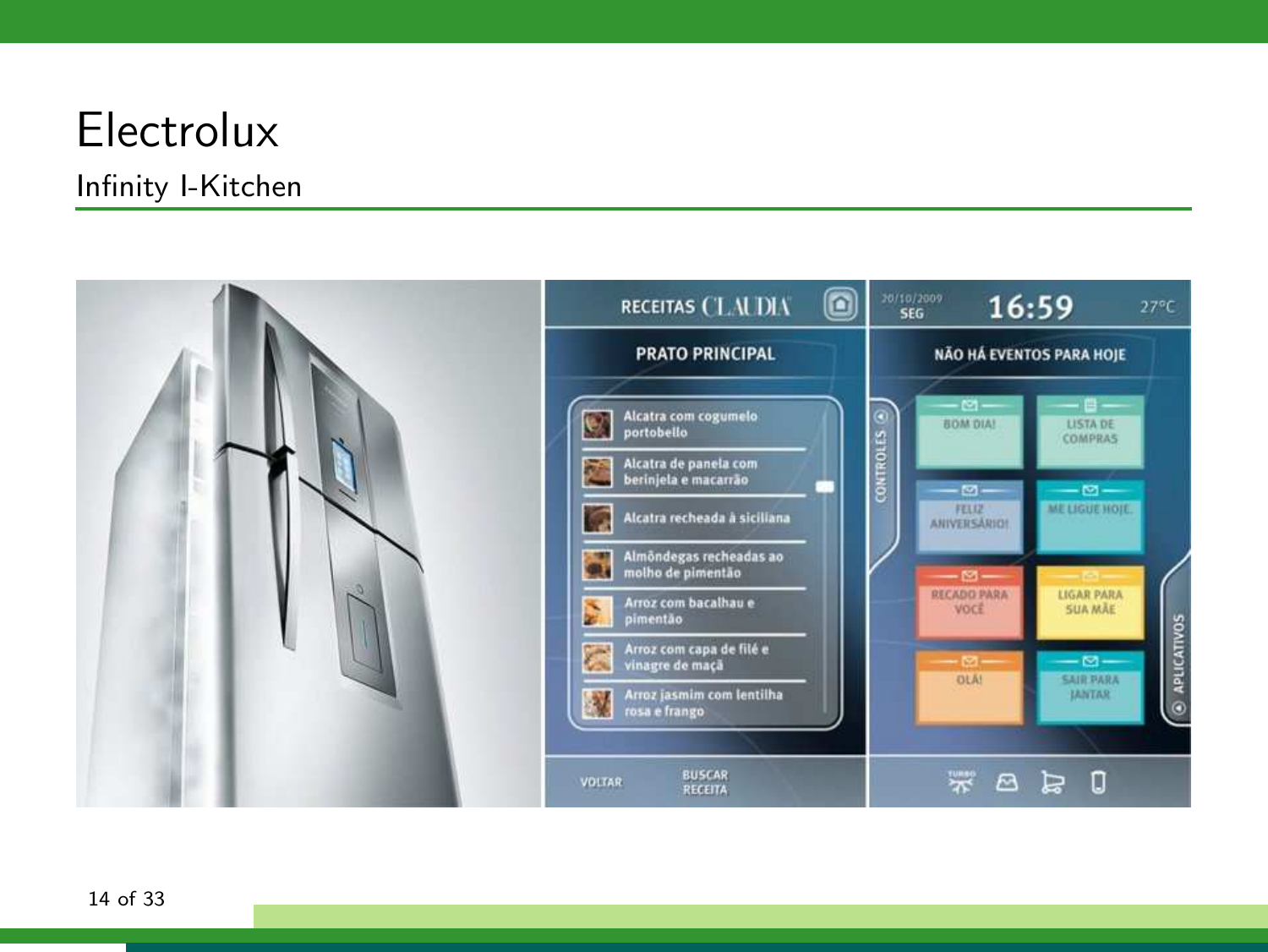# Ordissimo

#### Laptop interface

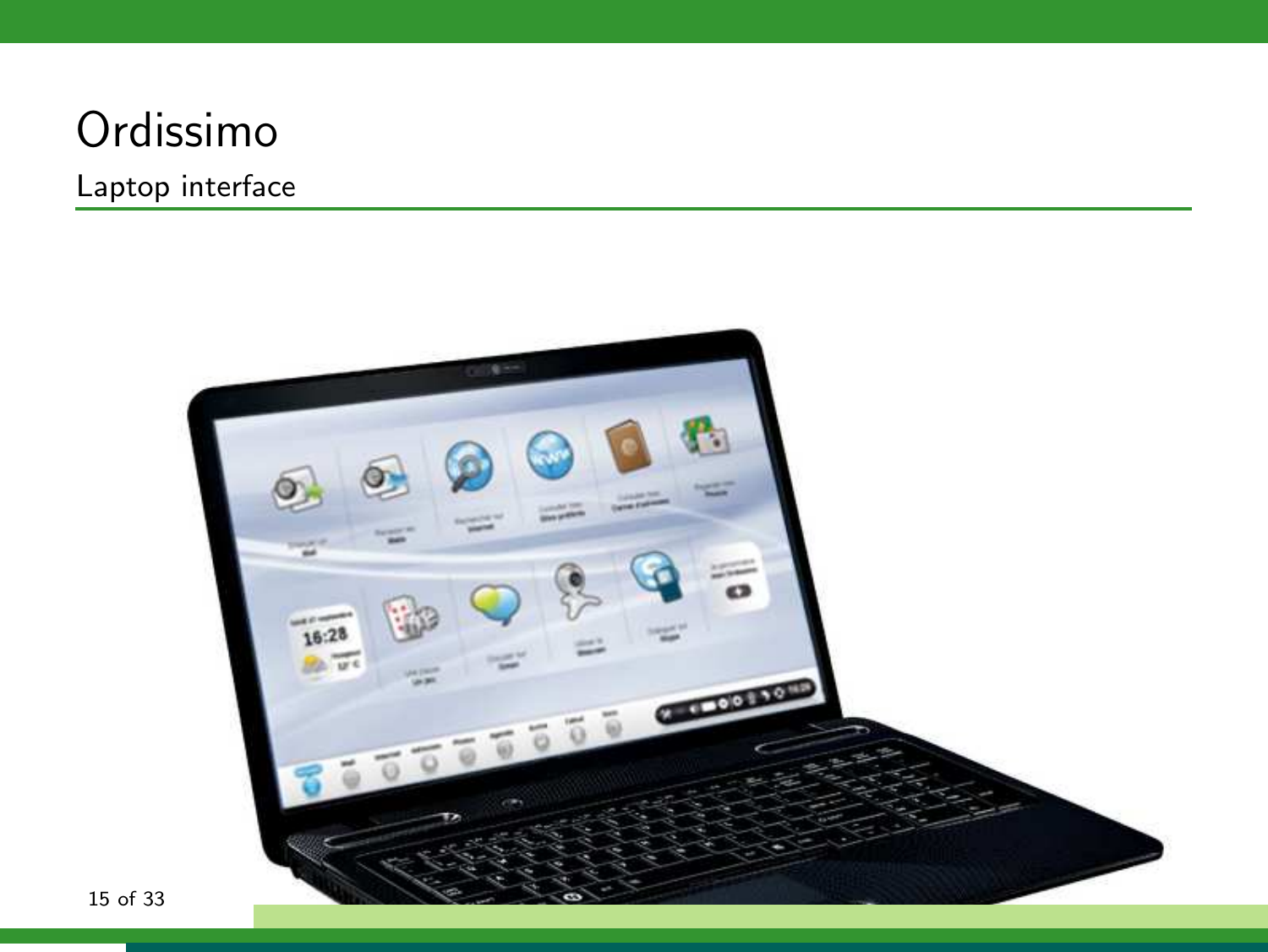# Samsung

#### **Tizen**

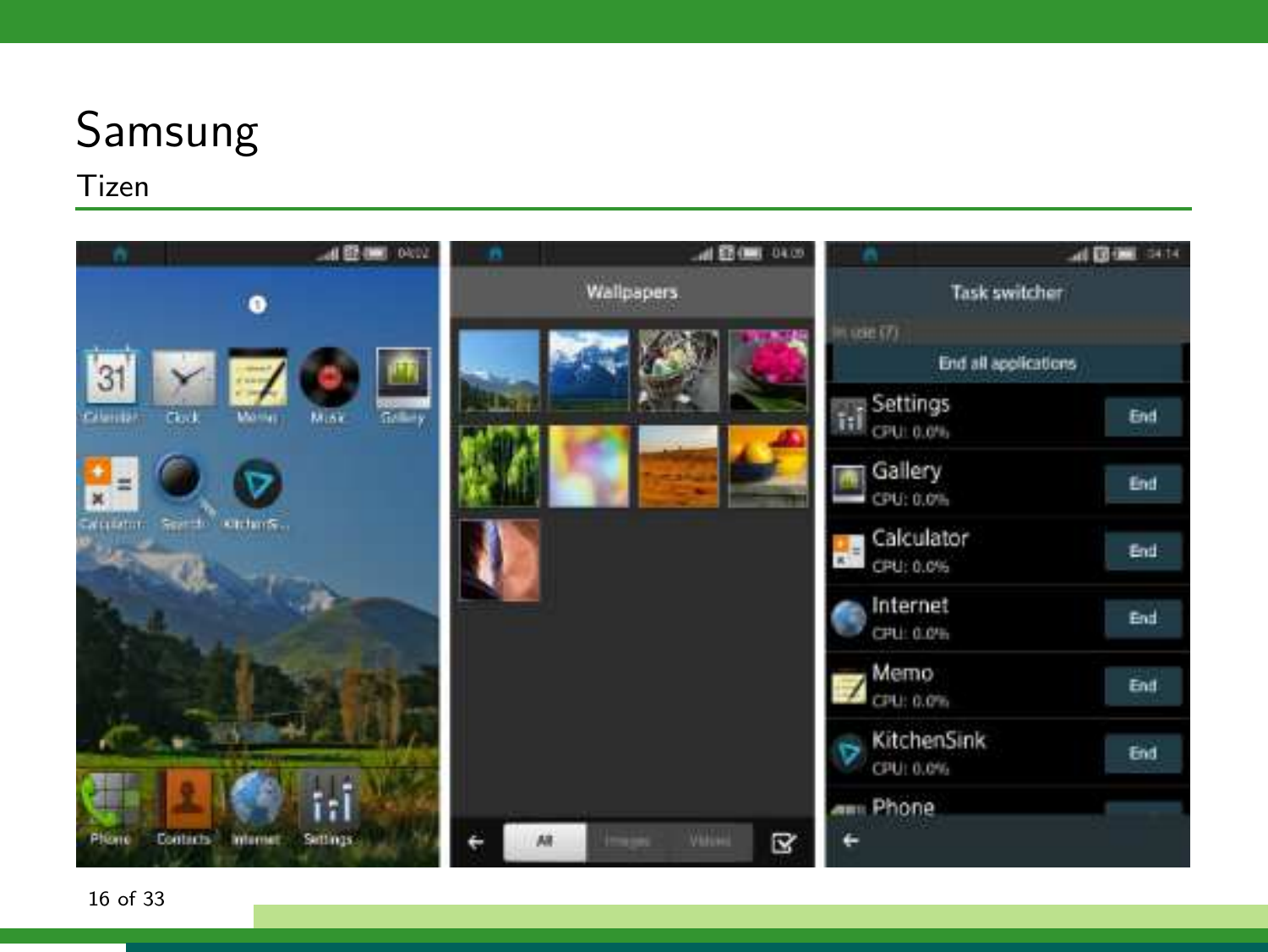# The Philosophy. . . or How i learned to stop worrying and LOVE the Enlightenment.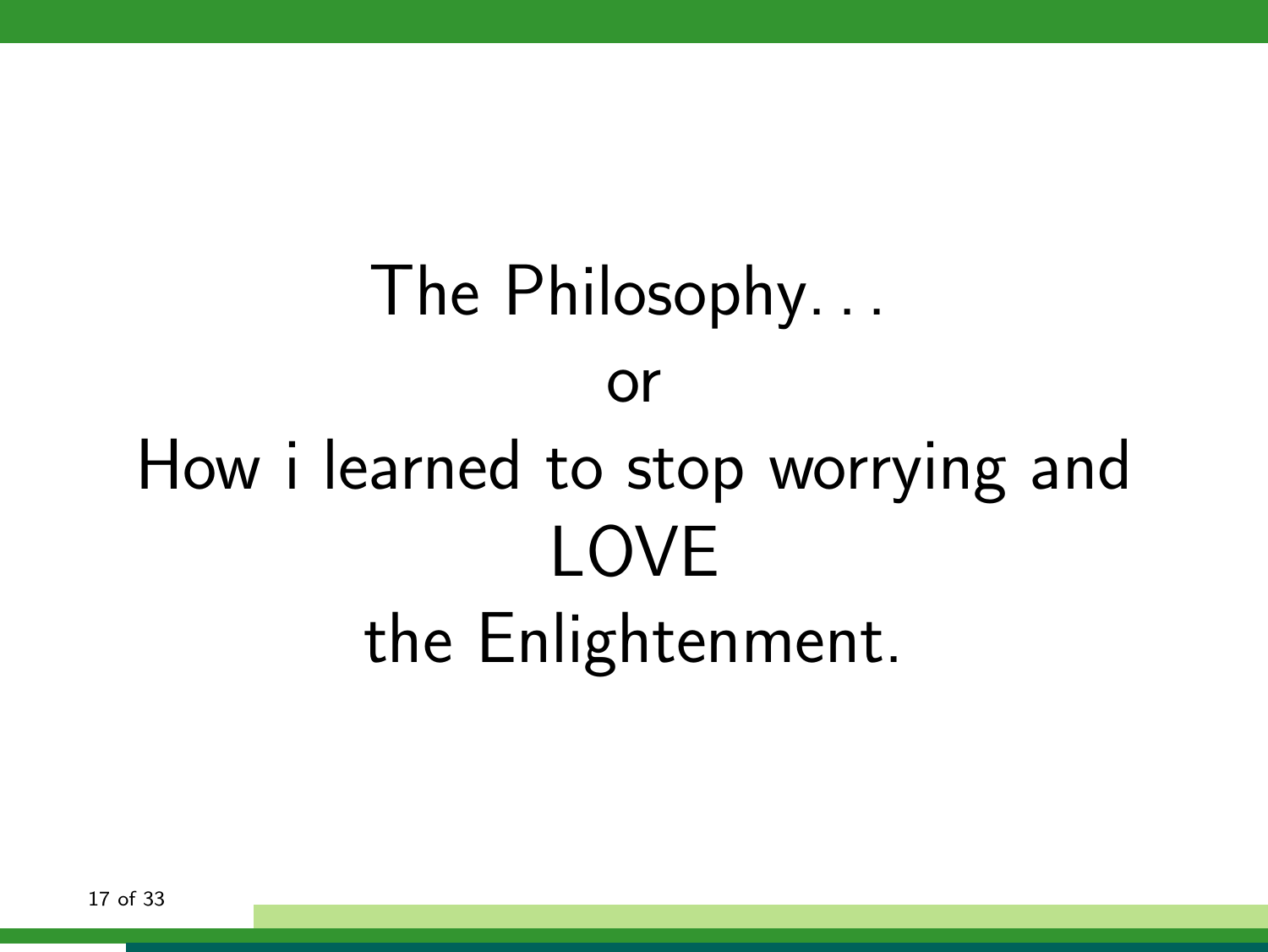#### CHOICE IS GOOD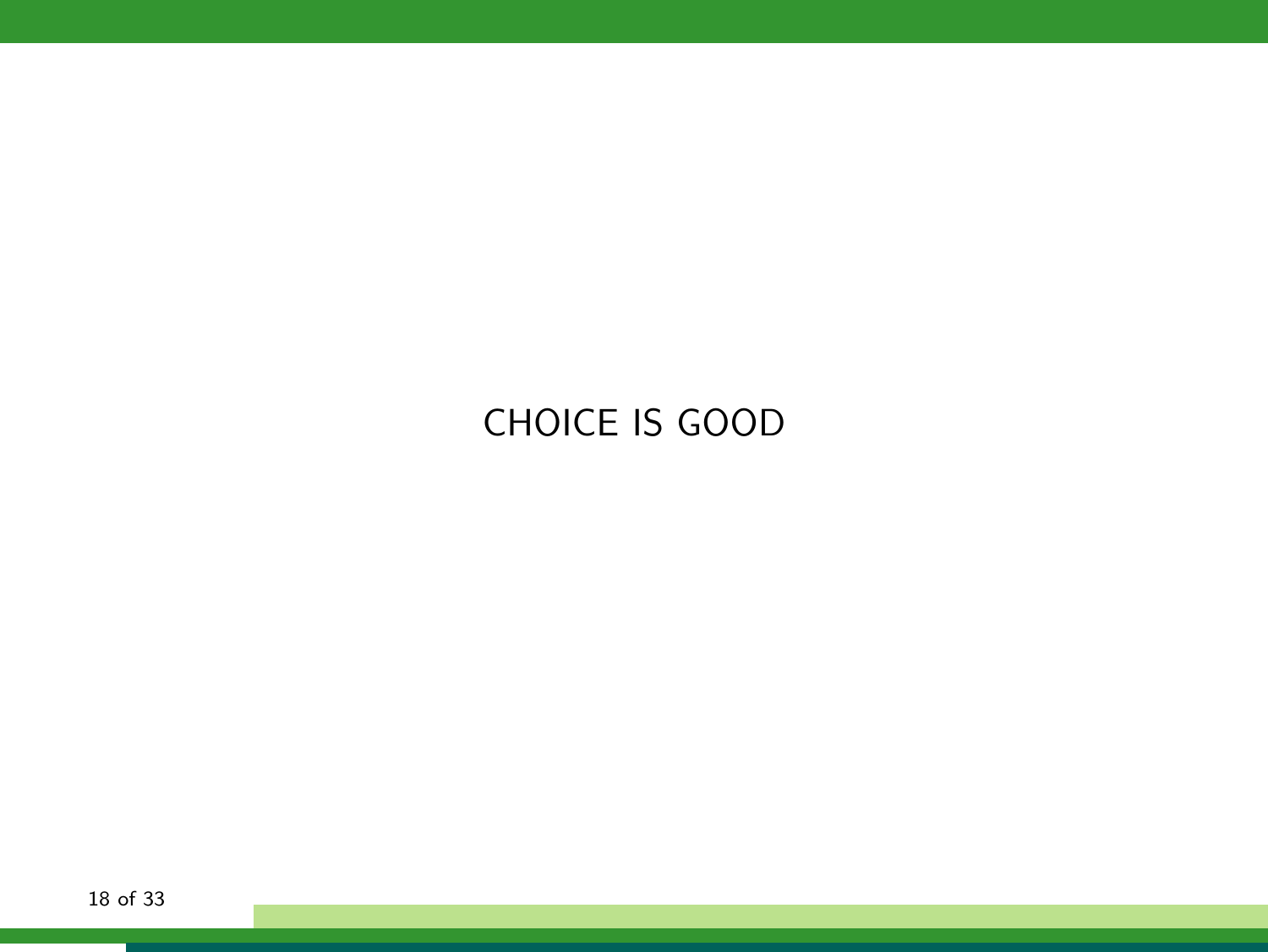Vanilla vs. Strawberry vs. Chocolate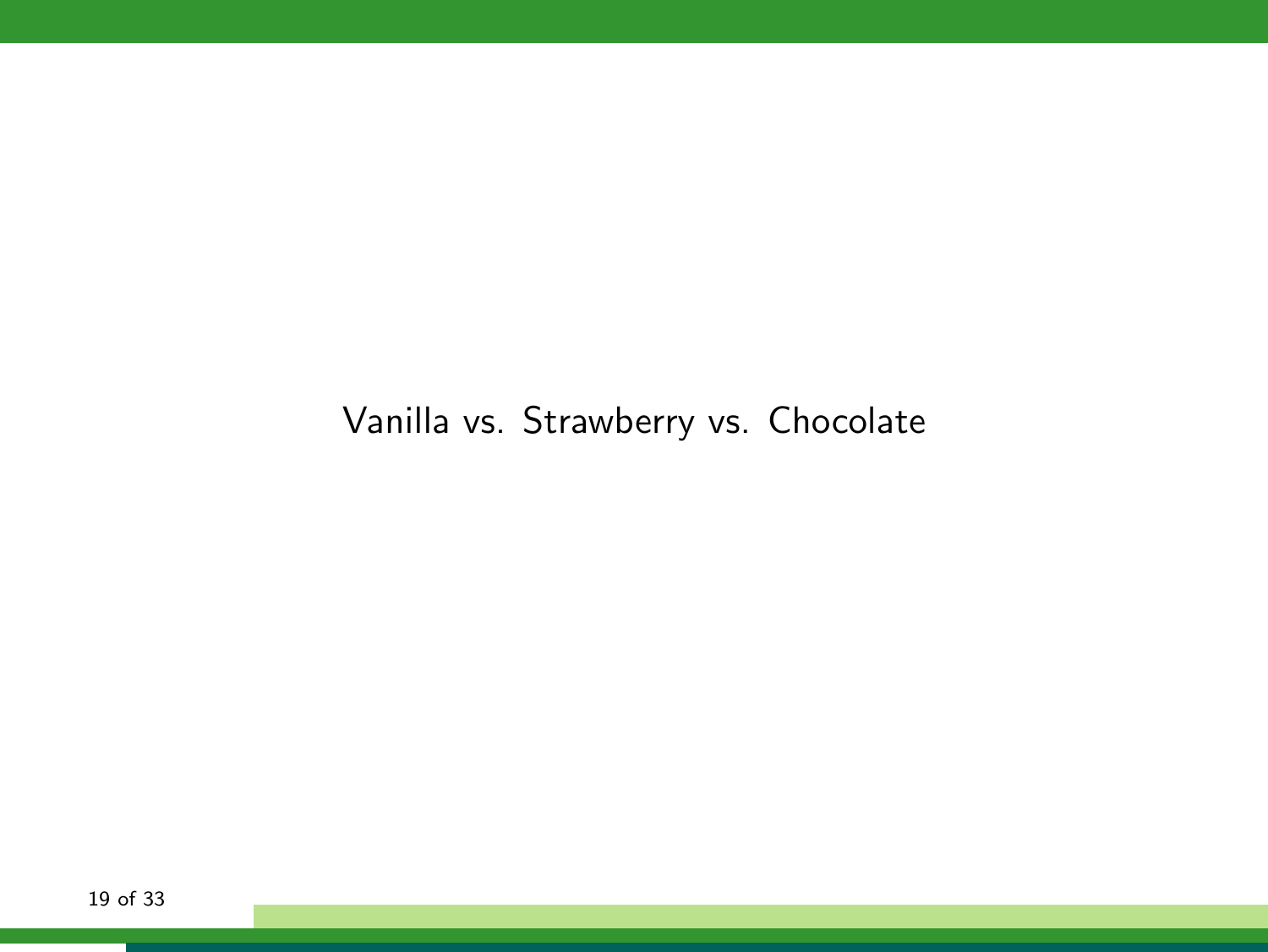#### EFFICIENCY MATTERS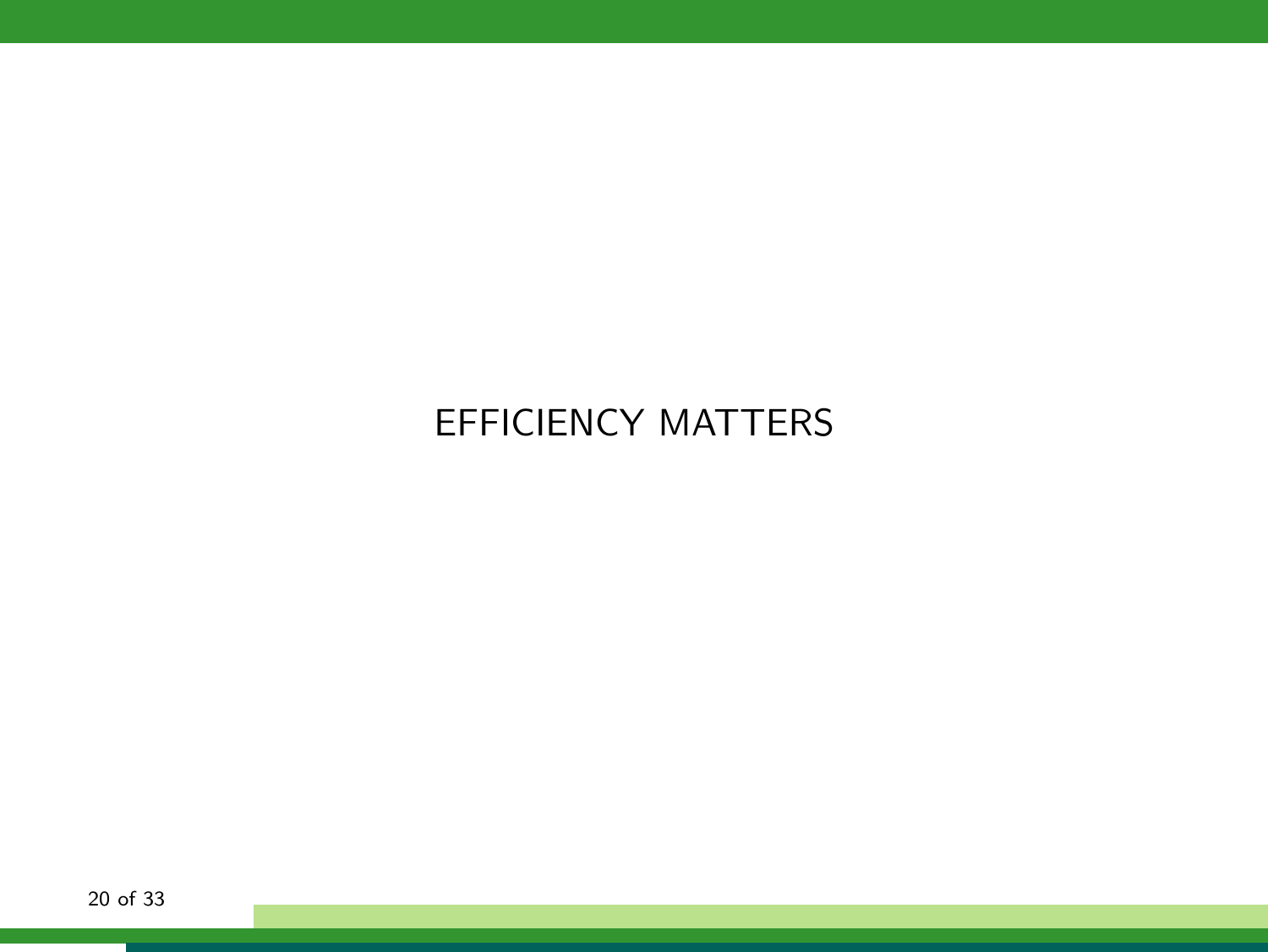NOT everyone drives an F1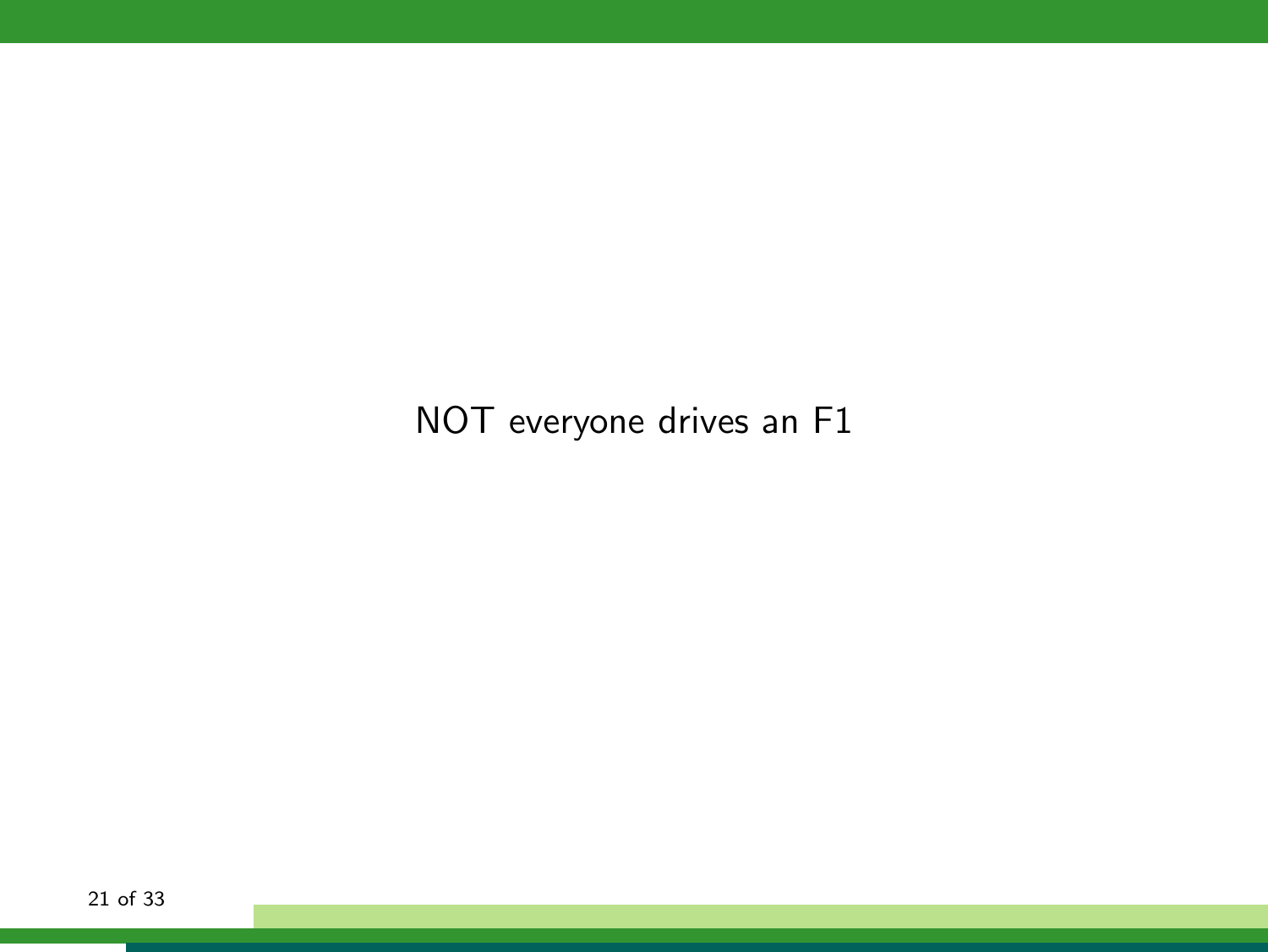#### EYECANDY MATTERS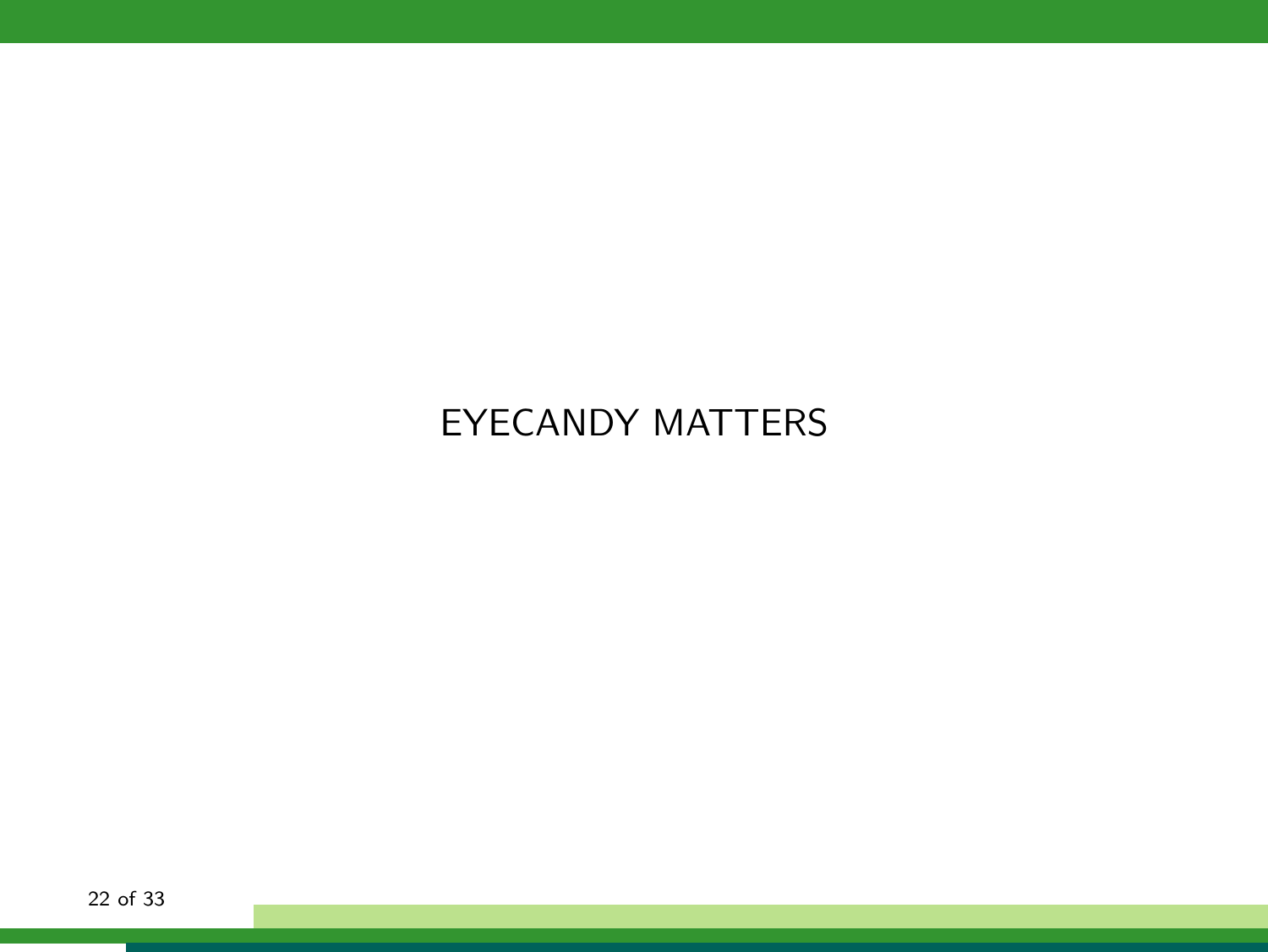#### PORTING MATTERS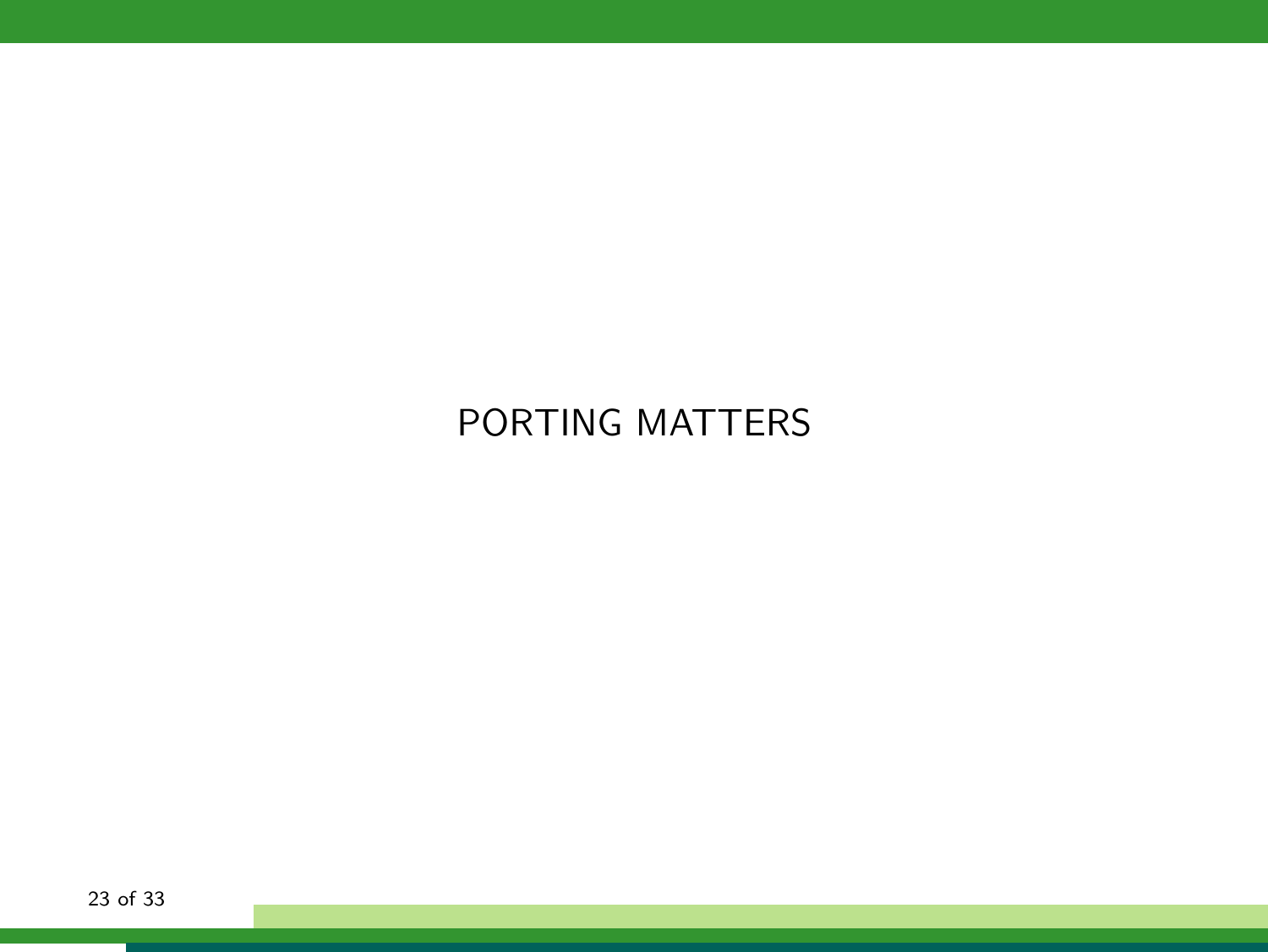The world is NOT english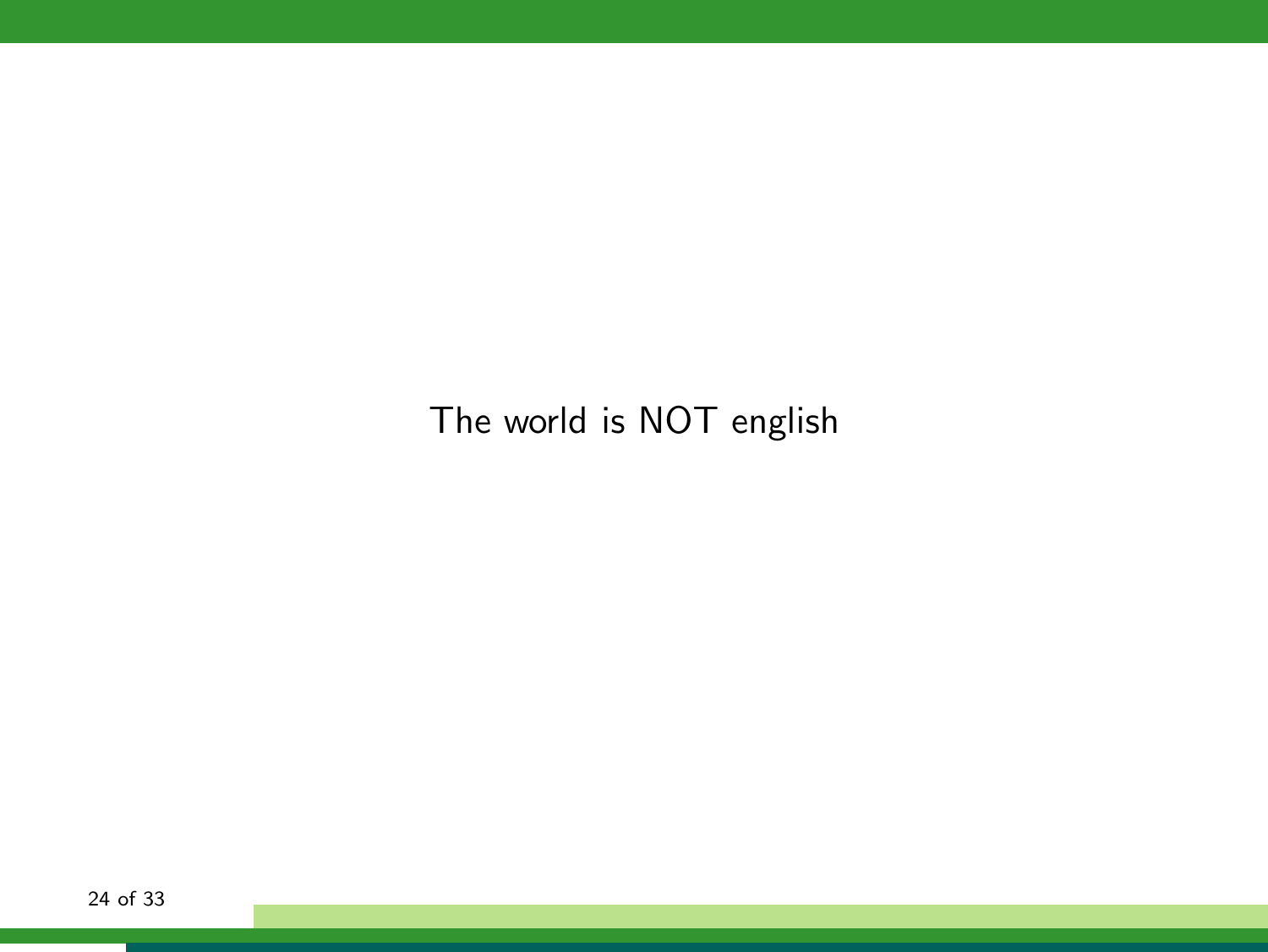#### OPEN IS BEST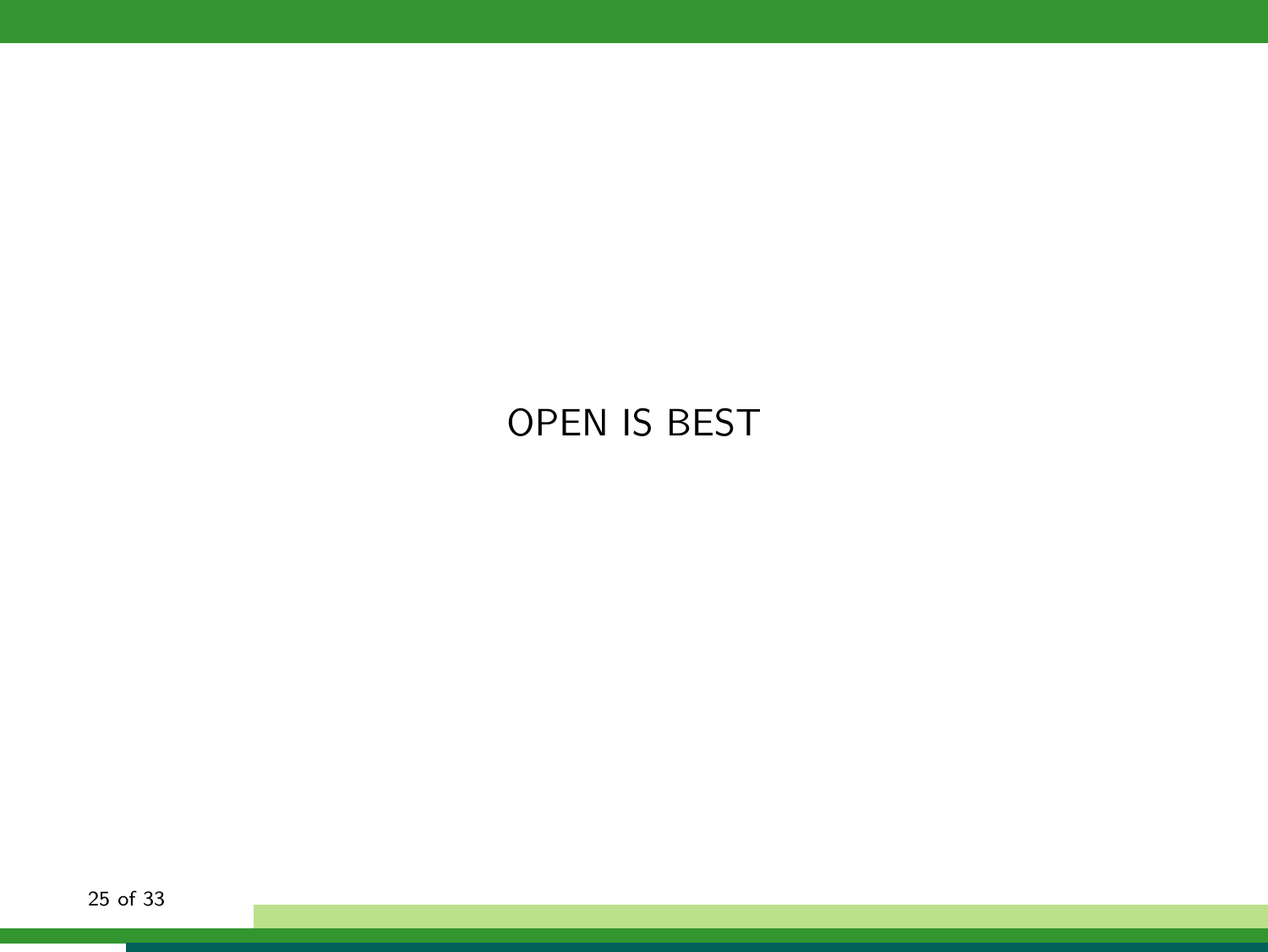We have a sense of humor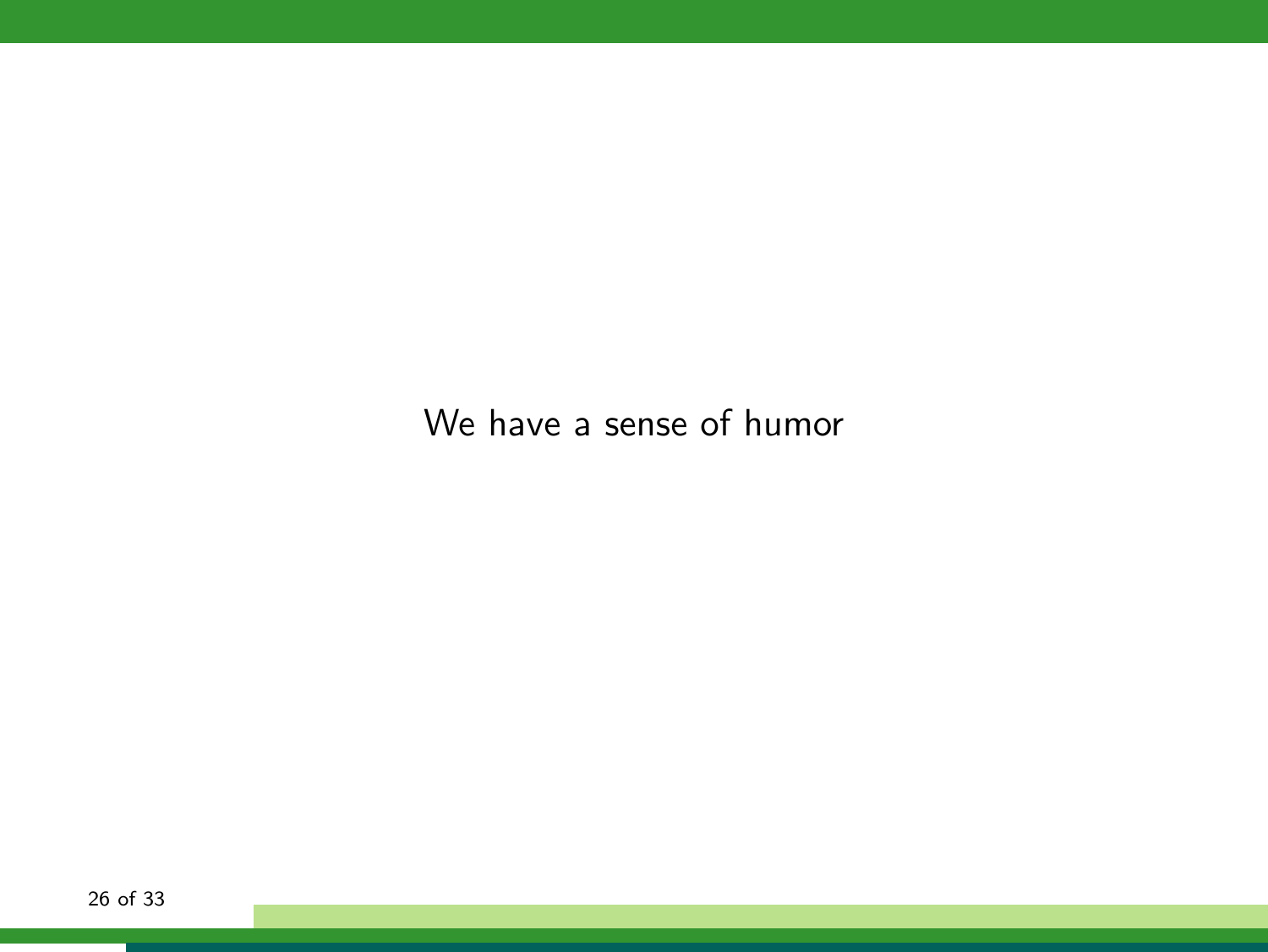- e17 is already in the core distribution repos and can be chosen as an option from the installation media (the full dvd).
- enlightenment The current upstream version (0.19.12 as of this talk can be installed from the repository X11:Enlightenment:Factory found in the url below (choose the link for your running distro version) <http://en.opensuse.org/Portal:Enlightenment>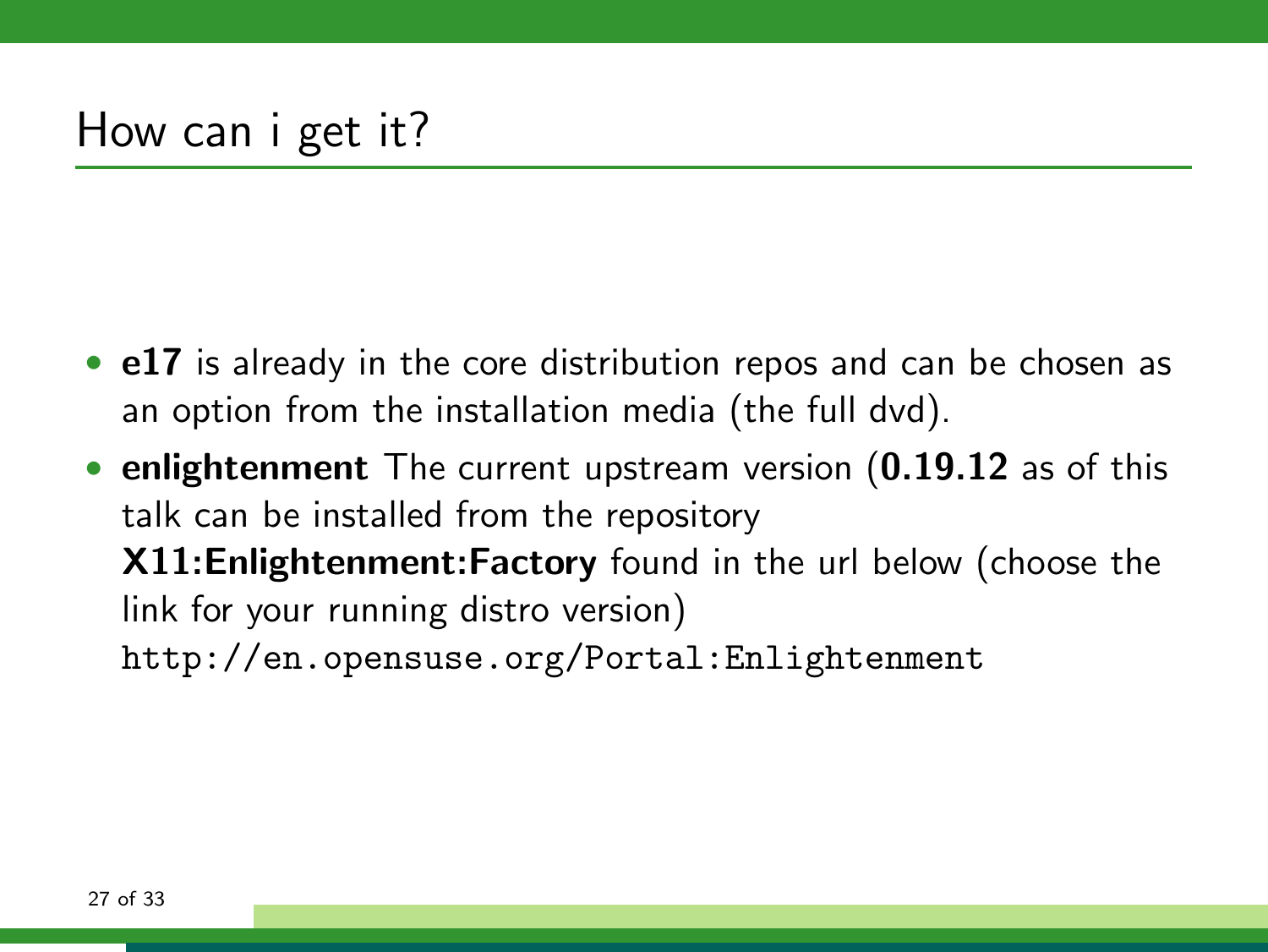### I want in!

Being part of the effort

# Setting up a development environment for Enlightenment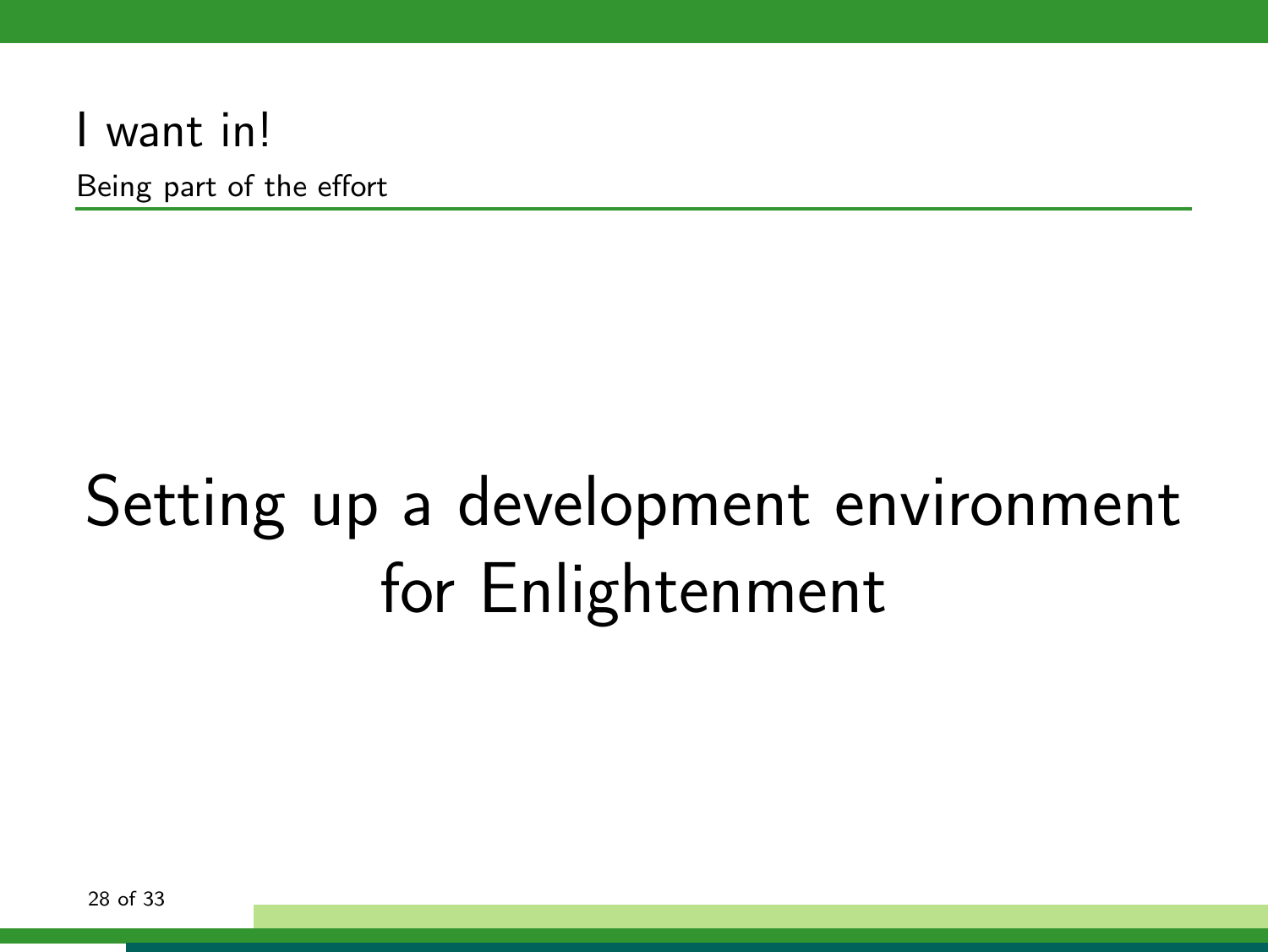## Build Essentials

#### Git to fetch the code  $#$  zypper install git-core

Tracing tool & test suite  $#$  zypper install check valgrind

C/C++ Development Pattern

 $\#$  zypper install -t pattern devel  $C$   $C$  + +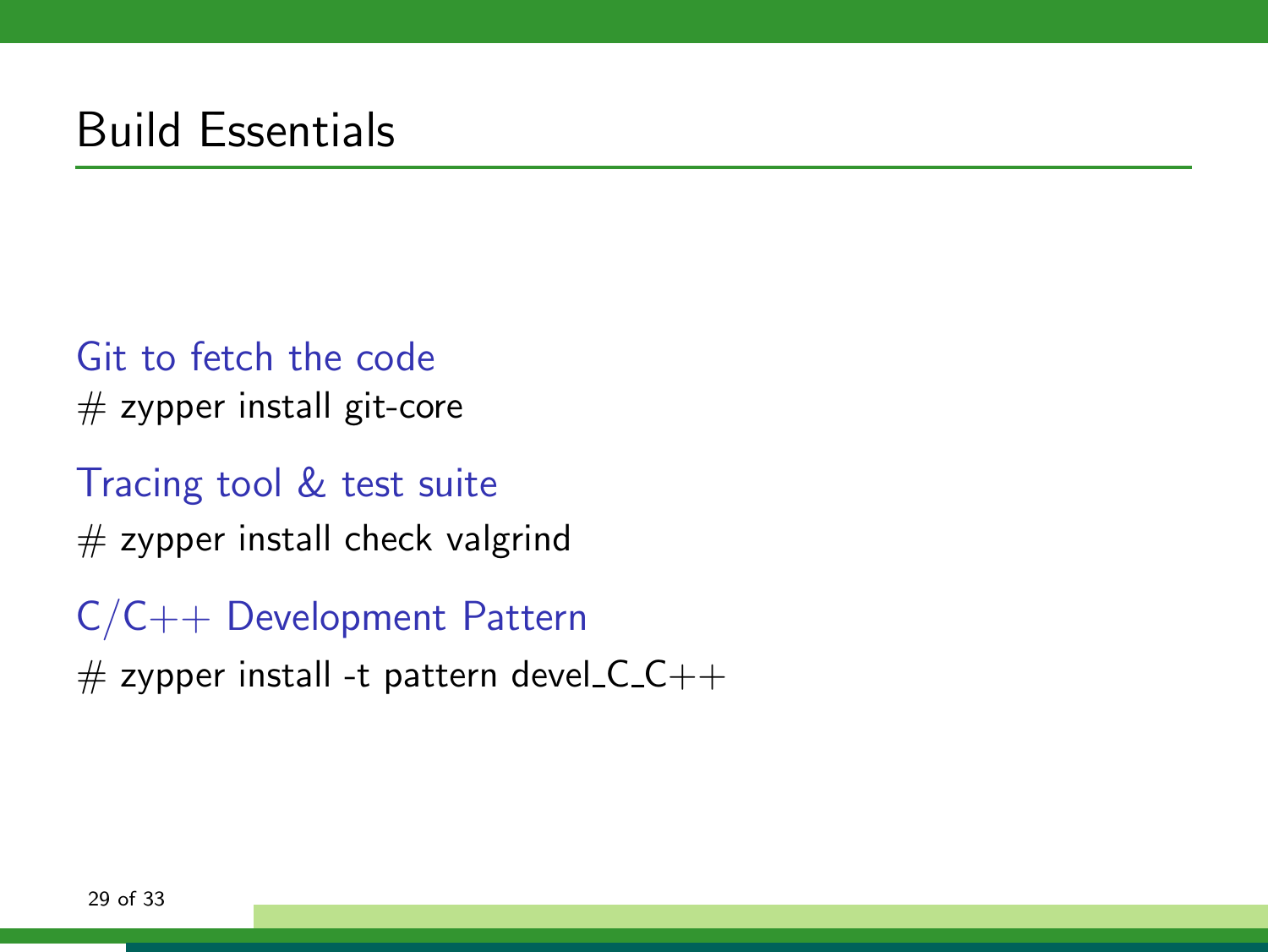## **Contact**

#### IRC

irc.freenode.net  $#e$ irc.freenode.net #e.el irc.freenode.net #opensuse-e irc.freenode.net #opensuse-el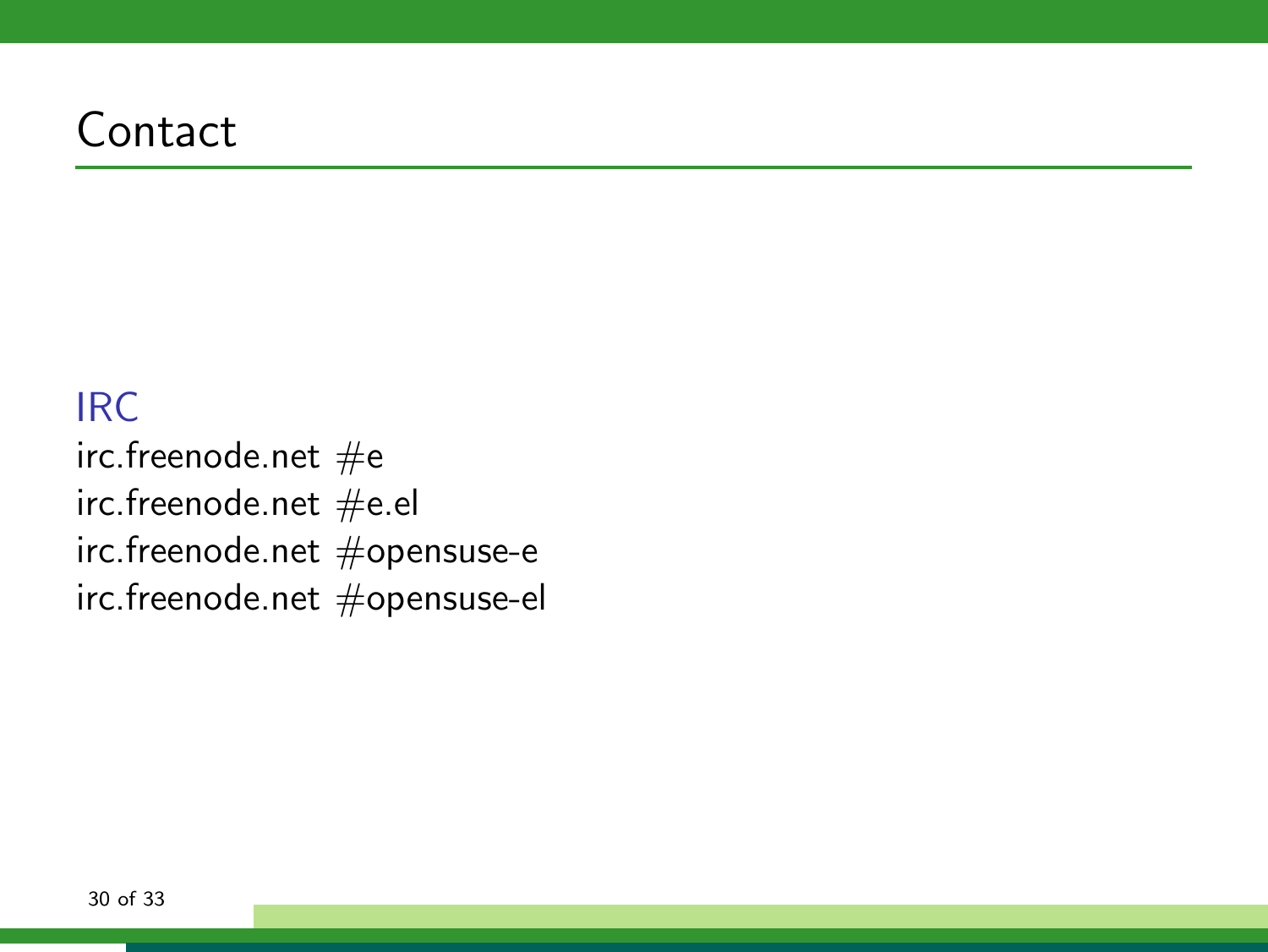# Bug Reporting / Bug Hunting

#### **Phabricator**

| ◉                                  | PHABRICATOR                            | $b \equiv$               | Search                                                                                                                        | $+ \times F$<br>$\alpha$                           |
|------------------------------------|----------------------------------------|--------------------------|-------------------------------------------------------------------------------------------------------------------------------|----------------------------------------------------|
| ٥                                  | <b>Differential</b><br>Review Code     |                          | Enter the name of an object like D123 to guickly lump to it. See Jump Nay User Guide or type help.                            |                                                    |
| J,                                 | Maniphest<br>Tasks and Bugs            |                          | Unbreak Now!                                                                                                                  |                                                    |
| $\overline{\phantom{a}}$           | <b>Diffusion</b><br>Repository Browser |                          | T1205 elm widget focus region get() broken by design<br>obmentary                                                             | Wed. Apr 30, 2:09 PM<br>Assigned: secz             |
| Audit<br>0<br><b>COMMUNICATION</b> | Audit Code                             |                          | T760 Settingspane is messed up.<br>ontrance                                                                                   | Sun, Apr 13, 6:08 AM<br>Assigned: michael.bouchaud |
| <b>Phriction</b>                   | $\mathbf{p}$<br>$\frac{1}{2}$<br>Phame | 2<br>Ponder              | T993 Windows get in a weird zoomed state or don't render<br>enlightenment-git                                                 | Mar 7 2014 6:55 PM<br>Assigned: zmike              |
| B<br>總<br>Pholio                   | $\Box$<br><b>Diviner</b>               | $\bullet$<br>Conpherence | T1053 Garbage in maximized LibreOffice<br>onlightenment-git                                                                   | Mar 4 2014, 7:29 AM<br>Assigned: zmike             |
| Ħ<br>Calendar                      | $^{\circ}$ in<br>ChatLog               | 屈<br>Feed                | <b>Needs Triage</b><br>T1218 Terminology crashes when adjusting split pane sizes<br>Terminology.                              | Thu, May 1, 8:15 PM<br>Assigned: billiob           |
| $\mathbf{p}$<br>Legalpad           |                                        |                          | T1217 Icons are not shown in IBar Applications<br>onlightenment-git                                                           | Thu, May 1, 4:04 PM                                |
| <b>ORGANIZATION</b>                |                                        |                          |                                                                                                                               |                                                    |
| $^{\circ}$ $\odot$<br>Phrequent    | 题<br>People                            | 슬<br><b>Projects</b>     | No Assigned Tasks: You have no assigned tasks.                                                                                |                                                    |
| M<br>Quinesc                       | c<br>Flage                             | O<br><b>Marsht.</b>      | No Audits: No commits are waiting for you to pudit them.<br>No Problem Commits: No one has raised concerns with your commits. |                                                    |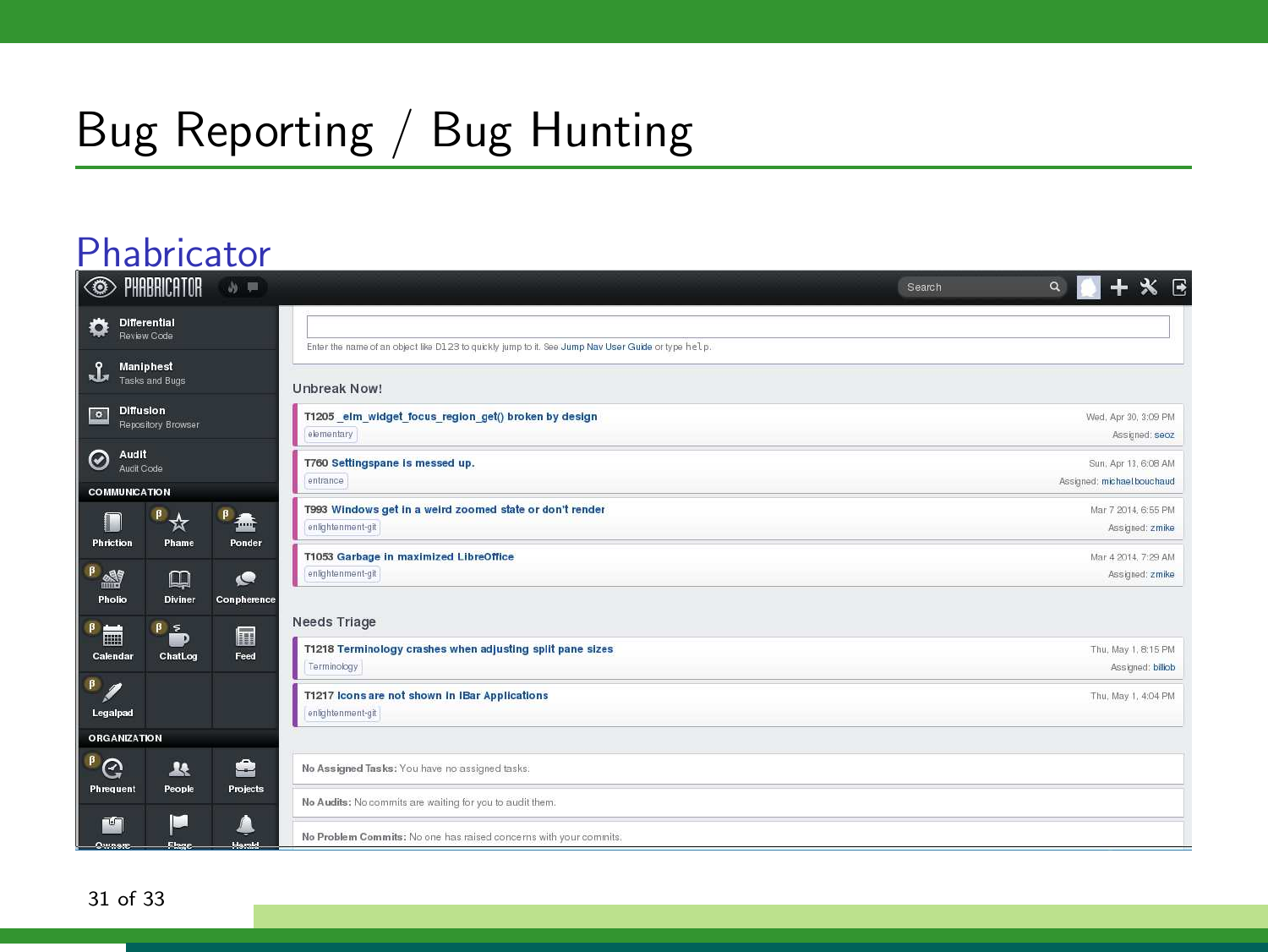Wiki portal fully translated in Greek Enlightenment & EFL Translations are currently @ 95%